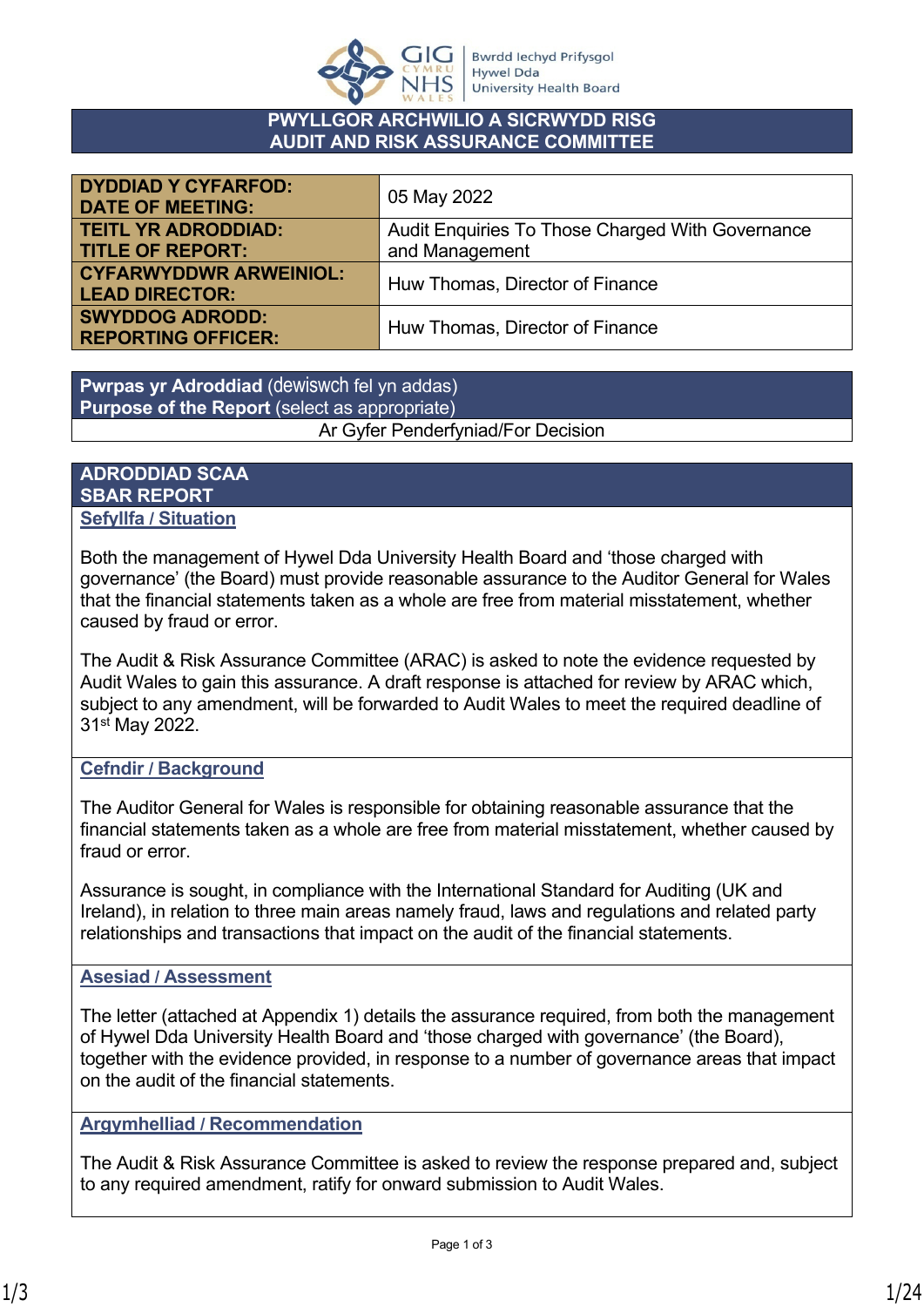| Amcanion: (rhaid cwblhau)<br><b>Objectives: (must be completed)</b>  |                                                                |  |
|----------------------------------------------------------------------|----------------------------------------------------------------|--|
| <b>Committee ToR Reference</b>                                       | 3.1 The Committee shall review the adequacy of the             |  |
| Cyfeirnod Cylch Gorchwyl y                                           | UHB's strategic governance and assurance                       |  |
| Pwyllgor                                                             | arrangements and processes for the maintenance of an           |  |
|                                                                      | effective system of good governance, risk management           |  |
|                                                                      | and internal control, across the whole of the                  |  |
|                                                                      | organisation's activities (both clinical and non-clinical)     |  |
|                                                                      | that supports the achievement of the organisation's            |  |
|                                                                      | objectives.                                                    |  |
|                                                                      | 3.2 In particular, the Committee will review the adequacy      |  |
|                                                                      | of:                                                            |  |
|                                                                      | 3.2.1 all risk and control related disclosure statements (in   |  |
|                                                                      | particular the Accountability Report and the Annual            |  |
|                                                                      | Quality Report), together with any accompanying Head           |  |
|                                                                      | of Internal Audit statement, external audit opinion or         |  |
|                                                                      | other appropriate independent assurances, prior to             |  |
|                                                                      | endorsement by the Board;                                      |  |
|                                                                      | 3.2.2 the underlying assurance processes that indicate         |  |
|                                                                      | the degree of the achievement of corporate objectives,         |  |
|                                                                      | the effectiveness of the management of principal risks         |  |
|                                                                      | and the appropriateness of the above disclosure<br>statements; |  |
|                                                                      | 3.2.3 the policies for ensuring compliance with relevant       |  |
|                                                                      | regulatory, legal and code of conduct and accountability       |  |
|                                                                      | requirements;                                                  |  |
| <b>Cyfeirnod Cofrestr Risg Datix a</b>                               | Not applicable                                                 |  |
| Sgôr Cyfredol:                                                       |                                                                |  |
| Datix Risk Register Reference                                        |                                                                |  |
| and Score:                                                           |                                                                |  |
| Safon(au) Gofal ac lechyd:                                           | Governance, Leadership and Accountability                      |  |
| Health and Care Standard(s):                                         |                                                                |  |
|                                                                      |                                                                |  |
|                                                                      | Not Applicable                                                 |  |
| <b>Amcanion Strategol y BIP:</b><br><b>UHB Strategic Objectives:</b> |                                                                |  |
|                                                                      |                                                                |  |
|                                                                      |                                                                |  |
| <b>Amcanion Llesiant BIP:</b>                                        | Not Applicable                                                 |  |
| <b>UHB Well-being Objectives:</b>                                    |                                                                |  |
| <b>Hyperlink to HDdUHB Well-being</b>                                |                                                                |  |
| <b>Statement</b>                                                     |                                                                |  |

| <b>Gwybodaeth Ychwanegol:</b><br><b>Further Information:</b> |                                                    |
|--------------------------------------------------------------|----------------------------------------------------|
| Ar sail tystiolaeth:                                         | The Board's system of Internal Control and related |
| <b>Evidence Base:</b>                                        | processes.                                         |
| <b>Rhestr Termau:</b>                                        | Included within body of the report.                |
| <b>Glossary of Terms:</b>                                    |                                                    |
| Partïon / Pwyllgorau â                                       | Not applicable                                     |
| ymgynhorwyd ymlaen llaw y                                    |                                                    |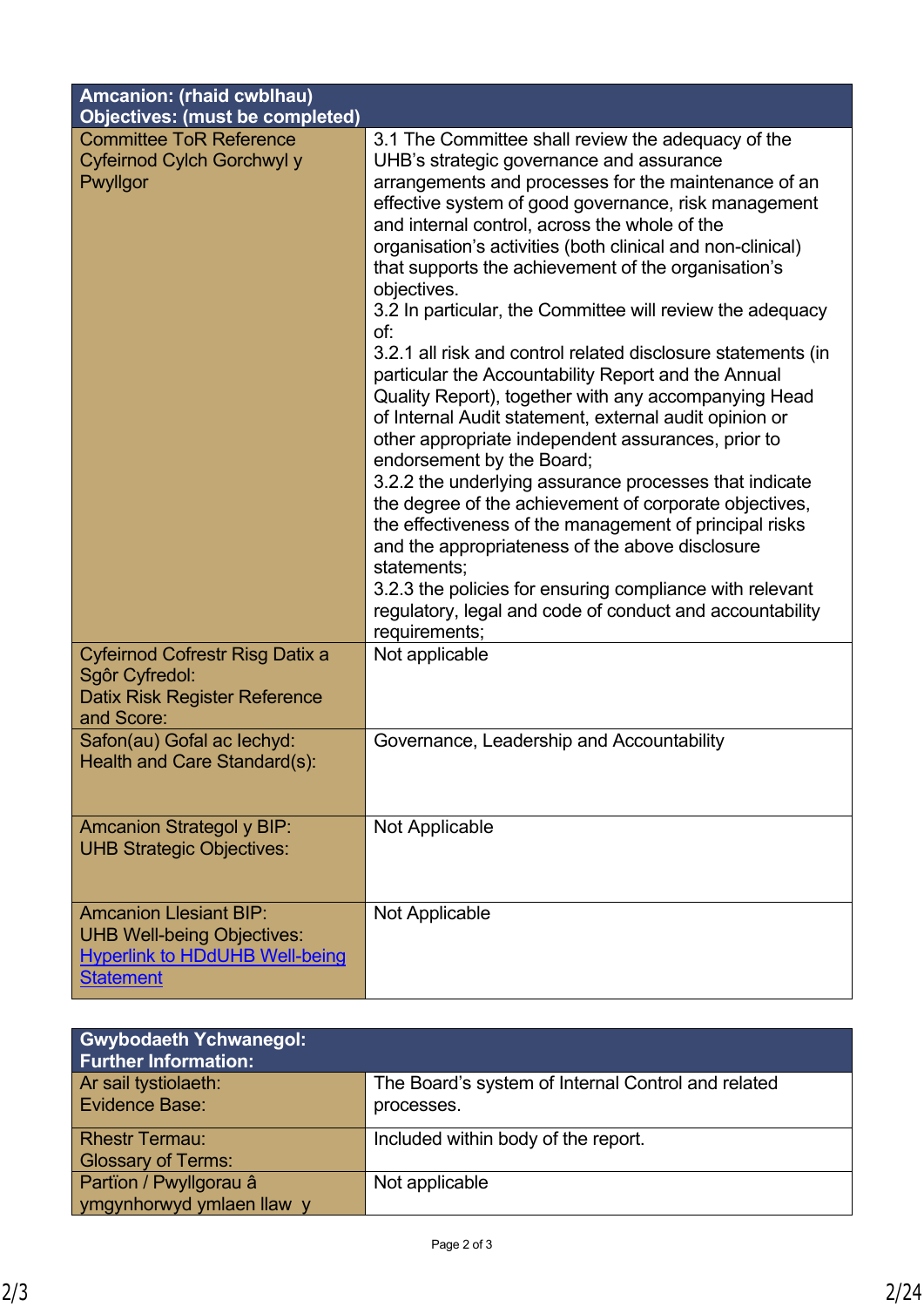| Pwyllgor Archwilio a Sicrwydd<br>Risg:<br><b>Parties / Committees consulted</b><br>prior to Audit and Risk Assurance<br>Committee: |                                                                                                                                                 |
|------------------------------------------------------------------------------------------------------------------------------------|-------------------------------------------------------------------------------------------------------------------------------------------------|
| <b>Effaith: (rhaid cwblhau)</b>                                                                                                    |                                                                                                                                                 |
| Impact: (must be completed)                                                                                                        |                                                                                                                                                 |
| <b>Ariannol / Gwerth am Arian:</b><br><b>Financial / Service:</b>                                                                  | A sound system of financial control enacts robust financial<br>control, safeguards public funds and the Health Board's<br>assets and resources. |
|                                                                                                                                    | Robust governance arrangements underpinning financial<br>management contribute towards internal control and value<br>for money being achieved.  |
| <b>Ansawdd / Gofal Claf:</b><br><b>Quality / Patient Care:</b>                                                                     | No specific impact                                                                                                                              |
| Gweithlu:<br><b>Workforce:</b>                                                                                                     | No specific impact                                                                                                                              |
| Risg:<br><b>Risk:</b>                                                                                                              | No specific impact                                                                                                                              |
| <b>Cyfreithiol:</b><br>Legal:                                                                                                      | Compliance with statutory responsibilities                                                                                                      |
| <b>Enw Da:</b><br><b>Reputational:</b>                                                                                             | Provides assurance regarding governance                                                                                                         |
| <b>Gyfrinachedd:</b><br><b>Privacy:</b>                                                                                            | No specific impact                                                                                                                              |
| <b>Cydraddoldeb:</b><br><b>Equality:</b>                                                                                           | No specific impact                                                                                                                              |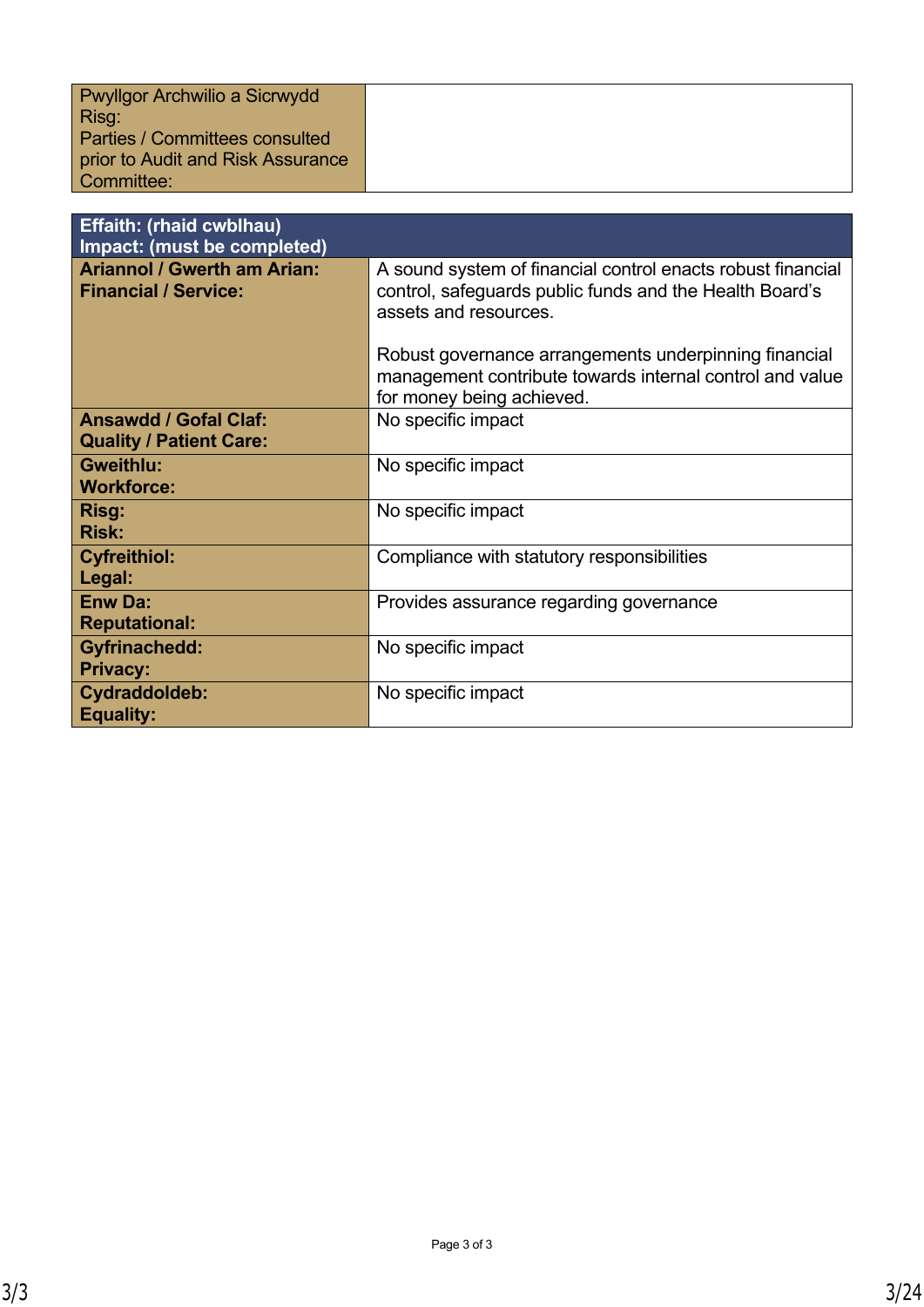# **Archwilio Cymru**  $\leftarrow$ **Audit Wales**

Steve Moore Chief Executive Hywel Dda University Health Board

By email

**Reference:** HDGOV01 **Date issued:** 23 March 2022

24 Cathedral Road / 24 Heol y Gadeirlan Cardiff / Caerdydd CF11 9LJ Tel / Ffôn: 029 2032 0500 Fax / Ffacs: 029 2032 0600 Textphone / Ffôn testun: 029 2032 0660 [info@audit.wales](mailto:info@audit.wales) / post@archwilio.cymru [www.audit.wales](http://www.audit.wales/) / [www.archwilio.cymru](http://www.archwilio.cymru/)

Dear Steve

# **Hywel Dda University Health Board 2021-22 – Audit enquiries to those charged with governance and management**

In my 2022 Audit Plan I set out that I am responsible for obtaining reasonable assurance that the financial statements taken as a whole are free from material misstatement whether caused by fraud or error. I also set out the respective responsibilities of auditors, management and those charged with governance.

This letter formally seeks documented consideration and understanding on a number of governance areas that impact on my audit of your financial statements. These considerations are relevant to both the management of Hywel Dda University Health Board (the UHB) and 'those charged with governance' (the Board).

I have set out below the areas of governance on which I am seeking views.

- 1. Management processes in relation to:
	- Undertaking an assessment of the risk that the financial statements may be materially misstated due to fraud;
	- ‒ Identifying and responding to risk of fraud in the organisation;
	- ‒ Communication to employees of views on business practice and ethical behaviour; and
	- ‒ Communication to those charged with governance the processes for identifying and responding to fraud.
- 2. Management's awareness of any actual or alleged instances of fraud
- 3. How management gain assurance that all relevant laws and regulations have been complied with.
- 4. Whether there is any potential litigation or claims that would affect the financial statements.
- 5. Management processes to identify, authorise, approve, account for and disclose related party transactions and relationships.

Page 1 of 21 - **Error! No text of specified style in document.** - please contact us in Welsh or English / cysylltwch â ni'n Gymraeg neu'n Saesneg.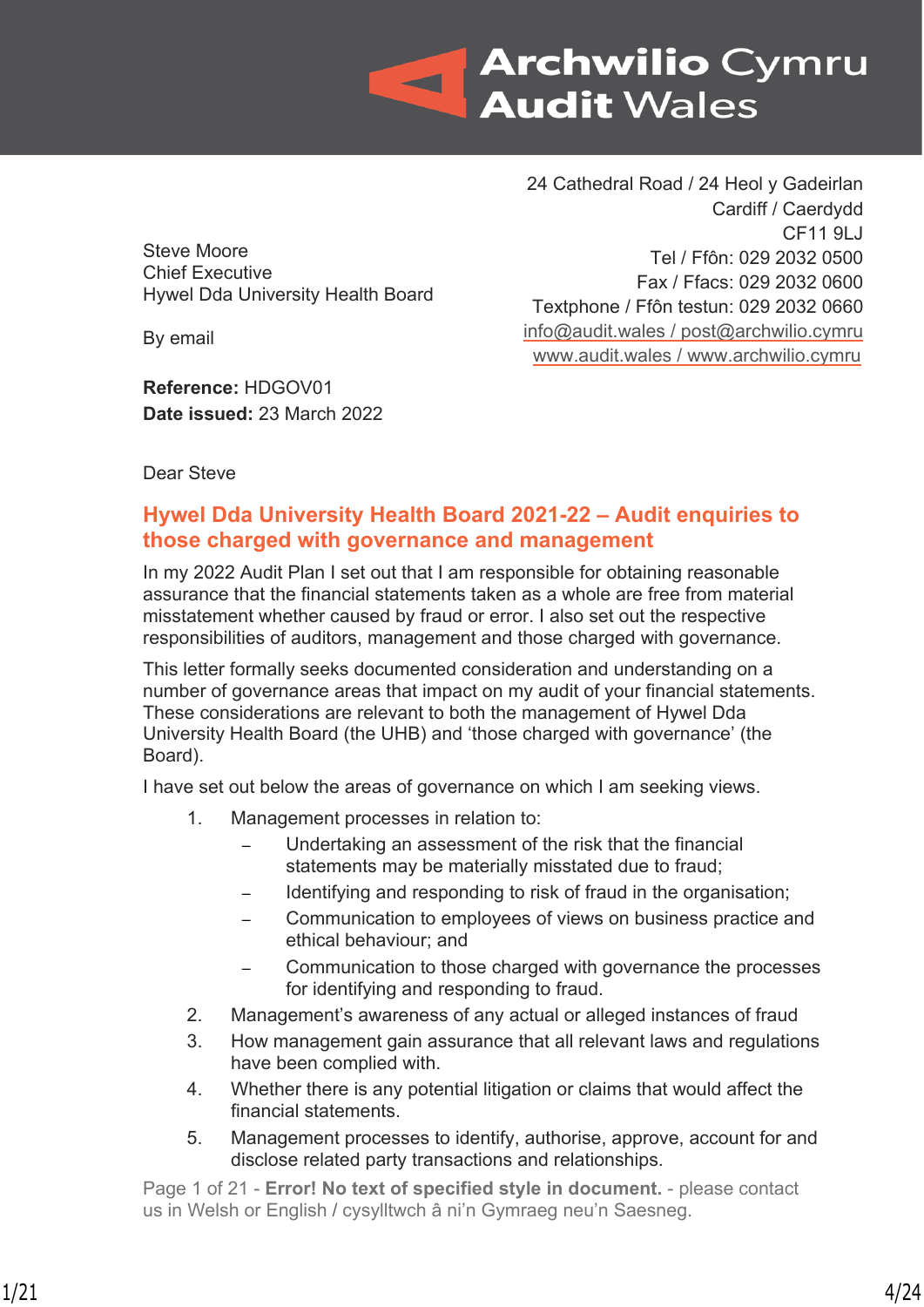The information you provide will inform our understanding of the UHB and its business processes and support our work in providing an audit opinion on your 2021-22 financial statements.

I would be grateful if you could complete the attached table in Appendix 1. For information purposes this table also includes the responses provided by the UHB in 2020-21.

Your responses should be formally considered and communicated to us on behalf of both management and those charged with governance by 31 May 2022. In the meantime, if you need anything further, please contact Lucy Evans on 07976 126763 or by e-mail at [Lucy.Evans@audit.wales](mailto:Lucy.Evans@audit.wales).

Yours sincerely

Cleve James

**Clare James Engagement Lead**

**Cc Mr Huw Thomas, Director of Finance**

Page 2 of 21 - **Error! No text of specified style in document.** - Please contact us in Welsh or English / Cysylltwch â ni'n Gymraeg neu'n Saesneg.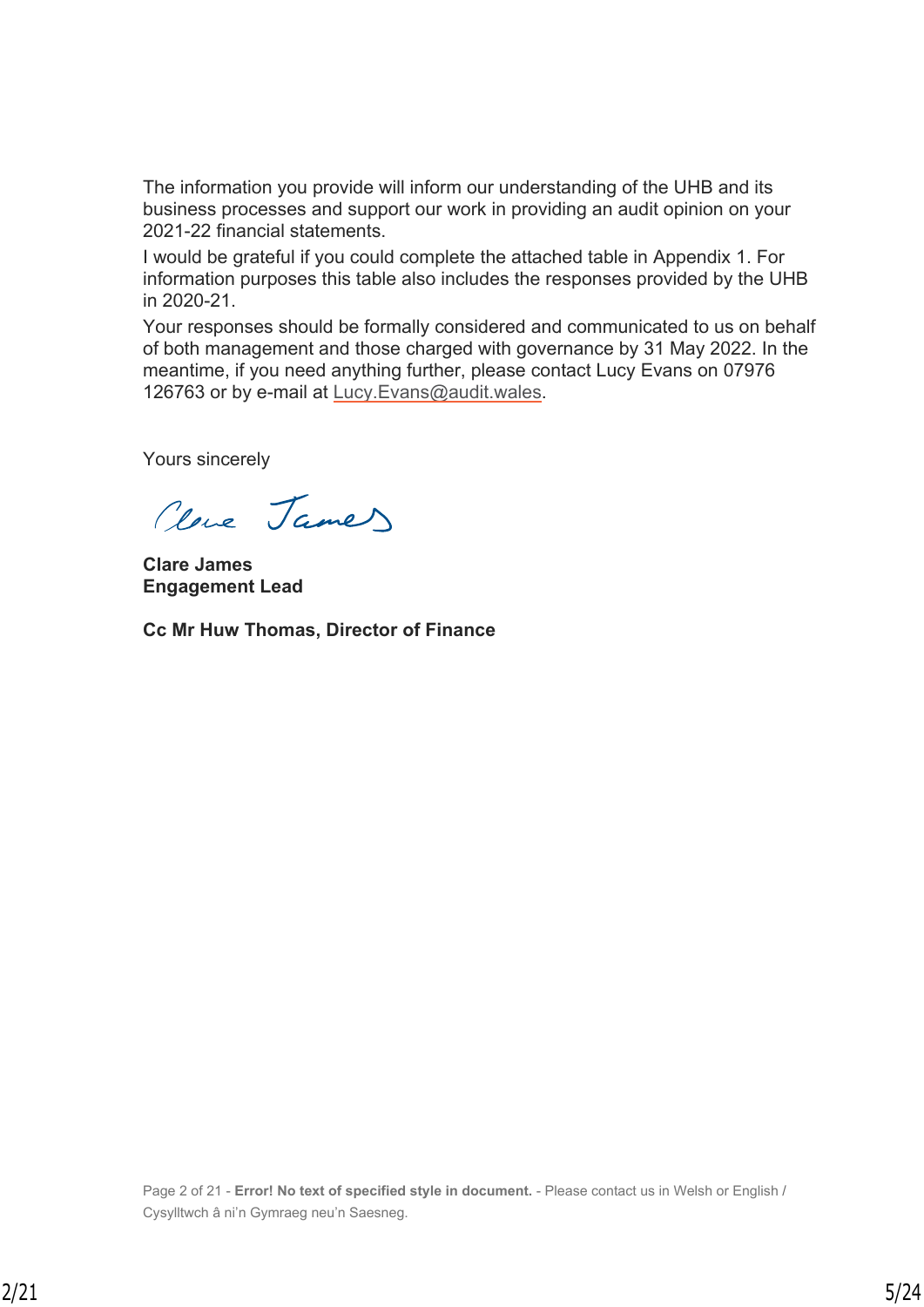

#### **Appendix 1**

#### **Matters in relation to fraud**

International Standard for Auditing (UK and Ireland) 240 covers auditors responsibilities relating to fraud in an audit of financial statements.

The primary responsibility to prevent and detect fraud rests with both management and 'those charged with governance', which for the Health Board is the Audit Committee. Management, with the oversight of those charged with governance, should ensure there is a strong emphasis on fraud prevention and deterrence and create a culture of honest and ethical behaviour, reinforced by active oversight by those charged with governance.

As external auditors, we are responsible for obtaining reasonable assurance that the financial statements are free from material misstatement due to fraud or error. We are required to maintain professional scepticism throughout the audit, considering the potential for management override of controls.

#### **What are we required to do?**

As part of our risk assessment procedures we are required to consider the risks of material misstatement due to fraud. This includes understanding the arrangements management has put in place in respect of fraud risks. The ISA views fraud as either:

- the intentional misappropriation of assets (cash, property, etc); or
- the intentional manipulation or misstatement of the financial statements.

We also need to understand how those charged with governance exercises oversight of management's processes. We are also required to make enquiries of both management and those charged with governance as to their knowledge of any actual, suspected or alleged fraud. for identifying and responding to the risks of fraud and the internal controls established to mitigate them.

Page 1 of 21 - **Error! No text of specified style in document.** - please contact us in Welsh or English / cysylltwch â ni'n Gymraeg neu'n Saesneg.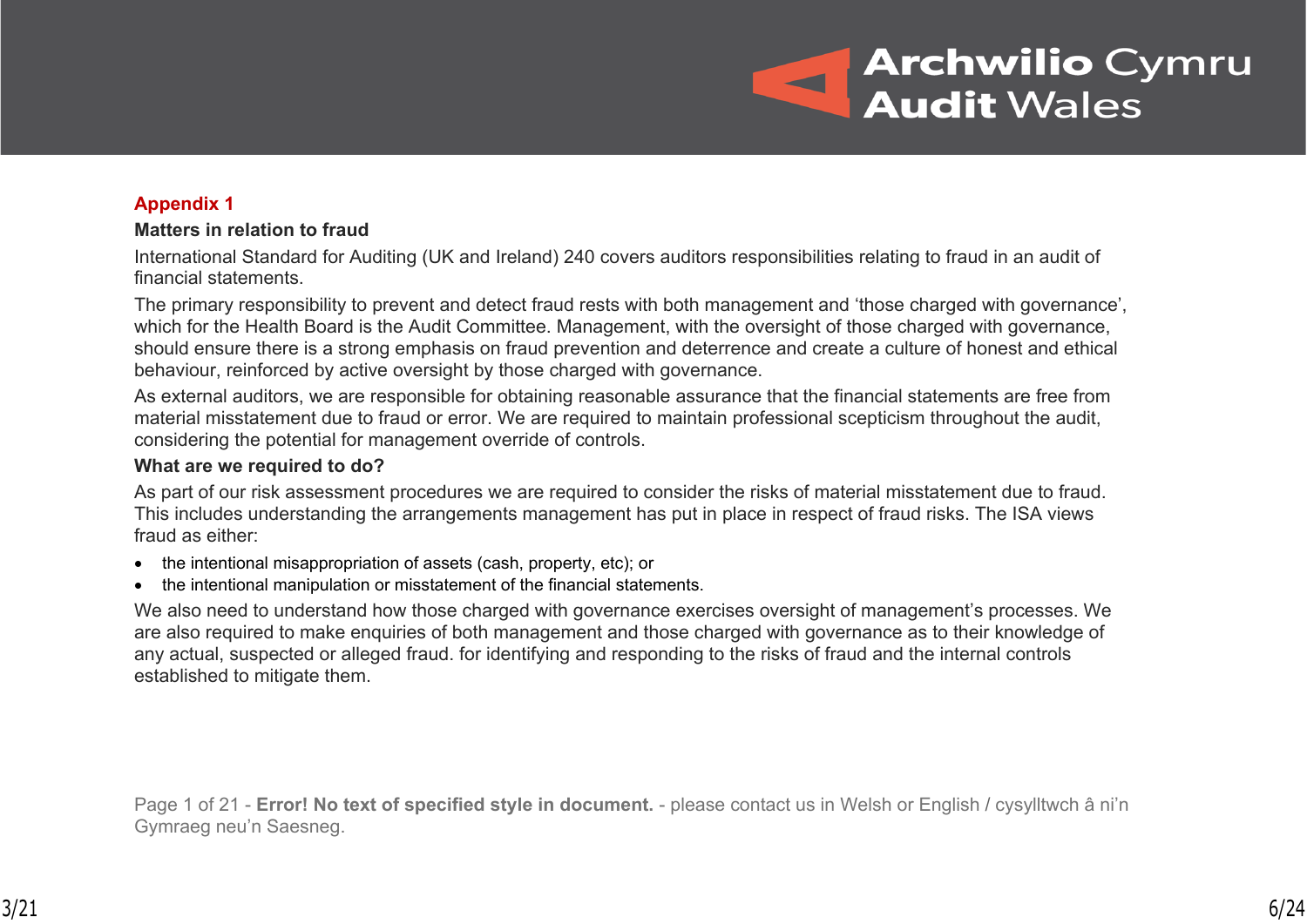# **Enquiries of management - in relation to fraud**

|    | <b>Question</b>                                                                                                                                                 | <b>2020-21 Response</b>                                                                                                                                                                                                                                                                                                                                                                                                                                                                                                                                                                                                                                                                                                                                                                                                                                                                                          | <b>2021-22 Response</b>                                                                                                                                                                                                                                                                                                                                                                                                                                                  |
|----|-----------------------------------------------------------------------------------------------------------------------------------------------------------------|------------------------------------------------------------------------------------------------------------------------------------------------------------------------------------------------------------------------------------------------------------------------------------------------------------------------------------------------------------------------------------------------------------------------------------------------------------------------------------------------------------------------------------------------------------------------------------------------------------------------------------------------------------------------------------------------------------------------------------------------------------------------------------------------------------------------------------------------------------------------------------------------------------------|--------------------------------------------------------------------------------------------------------------------------------------------------------------------------------------------------------------------------------------------------------------------------------------------------------------------------------------------------------------------------------------------------------------------------------------------------------------------------|
| 1. | What is management's assessment of<br>the risk that the financial statements may<br>be materially misstated due to fraud and<br>what are the principal reasons? | Despite the Covid-19 pandemic the Fraud risk<br>impact is low and we are not aware of any<br>fraud that would impact materially on our<br>financial statement, based on robust and<br>comprehensive counter fraud and internal<br>audit services.<br>The Head of Internal Audit opinion on the<br>overall adequacy and effectiveness of the<br>organisation's framework of governance, risk<br>management, and control for 2020/21 has<br>given reasonable Assurance.<br>The Internal Audit of Governance<br>arrangements during the Covid-19 pandemic<br>identified that Financial Governance was<br>maintained during the first period of the<br>pandemic with the development of a value for<br>money framework, the development of a<br>process to record and regularise expenditure<br>and regular reporting to the Finance<br>Committee. The Internal Audit of Accounts<br>Receivable was given Reasonable | The risk is assessed to be minimal, and we<br>are not aware of any fraud that would impact<br>materially on Hywel Dda University Health<br>Board's (UHB) financial statements, based<br>on robust and comprehensive counter fraud<br>and internal audit services.<br>The (Draft) Head of Internal Audit Opinion for<br>2021/22 has given a rating of Reasonable<br>Assurance, as to the adequacy of risk,<br>control and governance arrangements at the<br>Health Board. |
|    |                                                                                                                                                                 | Assurance during 2020/21.                                                                                                                                                                                                                                                                                                                                                                                                                                                                                                                                                                                                                                                                                                                                                                                                                                                                                        |                                                                                                                                                                                                                                                                                                                                                                                                                                                                          |
| 2. | What processes are employed to identify<br>and respond to the risks of fraud more                                                                               | Hywel Dda University Health Board (HDUHB)<br>employs 2 full time Local Counter Fraud                                                                                                                                                                                                                                                                                                                                                                                                                                                                                                                                                                                                                                                                                                                                                                                                                             | The UHB employs 2 full time Local Counter<br>Fraud Specialists (LCFS) to undertake the<br>full duties of anti-fraud work.                                                                                                                                                                                                                                                                                                                                                |

Page 2 of 21 - **Error! No text of specified style in document.** - Please contact us in Welsh or English / Cysylltwch â ni'n Gymraeg neu'n Saesneg.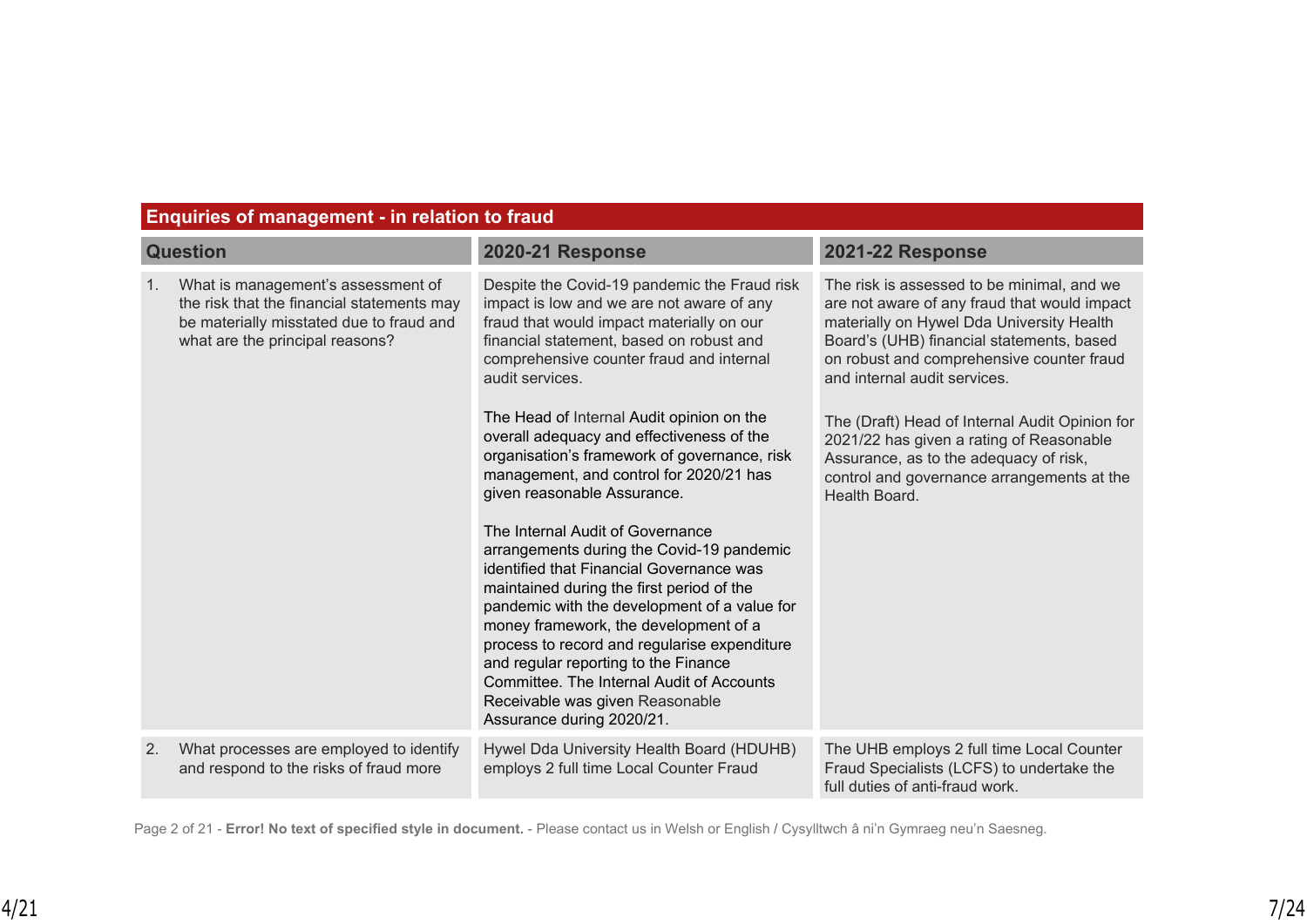| <b>Enquiries of management - in relation to fraud</b>                        |                                                                                                                                                                                                                                                                                                                                                                                                                                                                                                                                                                                                                                                                                                                                                                                                                                                                                                                                                                                                                                                                                       |                                                                                                                                                                                                                                                                                                                                                                                                                                                                                                                                                                                                                                                                                                                                                                                                                                                                                                                                                                                                                                                                                                                                                                          |
|------------------------------------------------------------------------------|---------------------------------------------------------------------------------------------------------------------------------------------------------------------------------------------------------------------------------------------------------------------------------------------------------------------------------------------------------------------------------------------------------------------------------------------------------------------------------------------------------------------------------------------------------------------------------------------------------------------------------------------------------------------------------------------------------------------------------------------------------------------------------------------------------------------------------------------------------------------------------------------------------------------------------------------------------------------------------------------------------------------------------------------------------------------------------------|--------------------------------------------------------------------------------------------------------------------------------------------------------------------------------------------------------------------------------------------------------------------------------------------------------------------------------------------------------------------------------------------------------------------------------------------------------------------------------------------------------------------------------------------------------------------------------------------------------------------------------------------------------------------------------------------------------------------------------------------------------------------------------------------------------------------------------------------------------------------------------------------------------------------------------------------------------------------------------------------------------------------------------------------------------------------------------------------------------------------------------------------------------------------------|
| <b>Question</b>                                                              | <b>2020-21 Response</b>                                                                                                                                                                                                                                                                                                                                                                                                                                                                                                                                                                                                                                                                                                                                                                                                                                                                                                                                                                                                                                                               | <b>2021-22 Response</b>                                                                                                                                                                                                                                                                                                                                                                                                                                                                                                                                                                                                                                                                                                                                                                                                                                                                                                                                                                                                                                                                                                                                                  |
| generally and specific risks of<br>misstatement in the financial statements? | Specialists (LCFS) to undertake the full duties<br>of anti-fraud work.<br>The LCFS' work in line with an approved<br>Counter Fraud work plan which was adapted<br>to take into account the particular<br>Circumstances arising due to the Covid-19<br>pandemic. The plan was devised around the<br>4 strategic areas outlined within the NHS<br>Counter Fraud Authority (NHS CFA)<br>Standards and organisational risks.<br>The annual self-assessment undertaken by<br>the LCFS of the counter fraud activity<br>completed within the UHB assessed<br>performance as green against the NHS<br>CFA's fraud, bribery, and corruption<br>standards. All key requirements of the Welsh<br>Government (WG) Directions July 2006 to<br>NHS Bodies on Counter Fraud Measures<br>have been achieved.<br>A new Self-Assessment will be undertaken<br>and concluded by the end of May 2021 to<br>align with the new Government Functional<br>Standards coming into effect from the 1st<br>April 2021.<br>Liaison between internal auditors and the<br>LCFS ensures areas where audit reveals a | The LCFS work to an agreed Counter Fraud<br>work plan devised around the 4 strategic<br>areas outlined within the NHS Counter Fraud<br>Authority (NHS CFA) Standards and<br>organisational risks.<br>The annual self-assessment undertaken by<br>the LCFS of the counter fraud activity<br>completed within the UHB assessed<br>performance as green against the NHS<br>CFA's fraud, bribery, and corruption<br>standards, which are in line with the new<br>Government Functional Standards, GovS<br>013: Counter Fraud. All key requirements of<br>the Welsh Government (WG) Directions July<br>2006 to NHS Bodies on Counter Fraud<br>Measures have been achieved.<br>Liaison between internal auditors and the<br>LCFS ensures areas where audit reveals a<br>potential fraud risk, or system vulnerability<br>are assessed by the Counter Fraud team.<br>The UHB's Standing Orders (SOs), Standing<br>Financial Instructions (SFIs), Financial<br>Procedures and policies; staff training in<br>counter fraud; use of audit testing and audit<br>recommendation in respect of best practice<br>e.g., separation of duties all minimise the risk<br>of misstatement. |

Page 3 of 21 - **Error! No text of specified style in document.** - Please contact us in Welsh or English / Cysylltwch â ni'n Gymraeg neu'n Saesneg.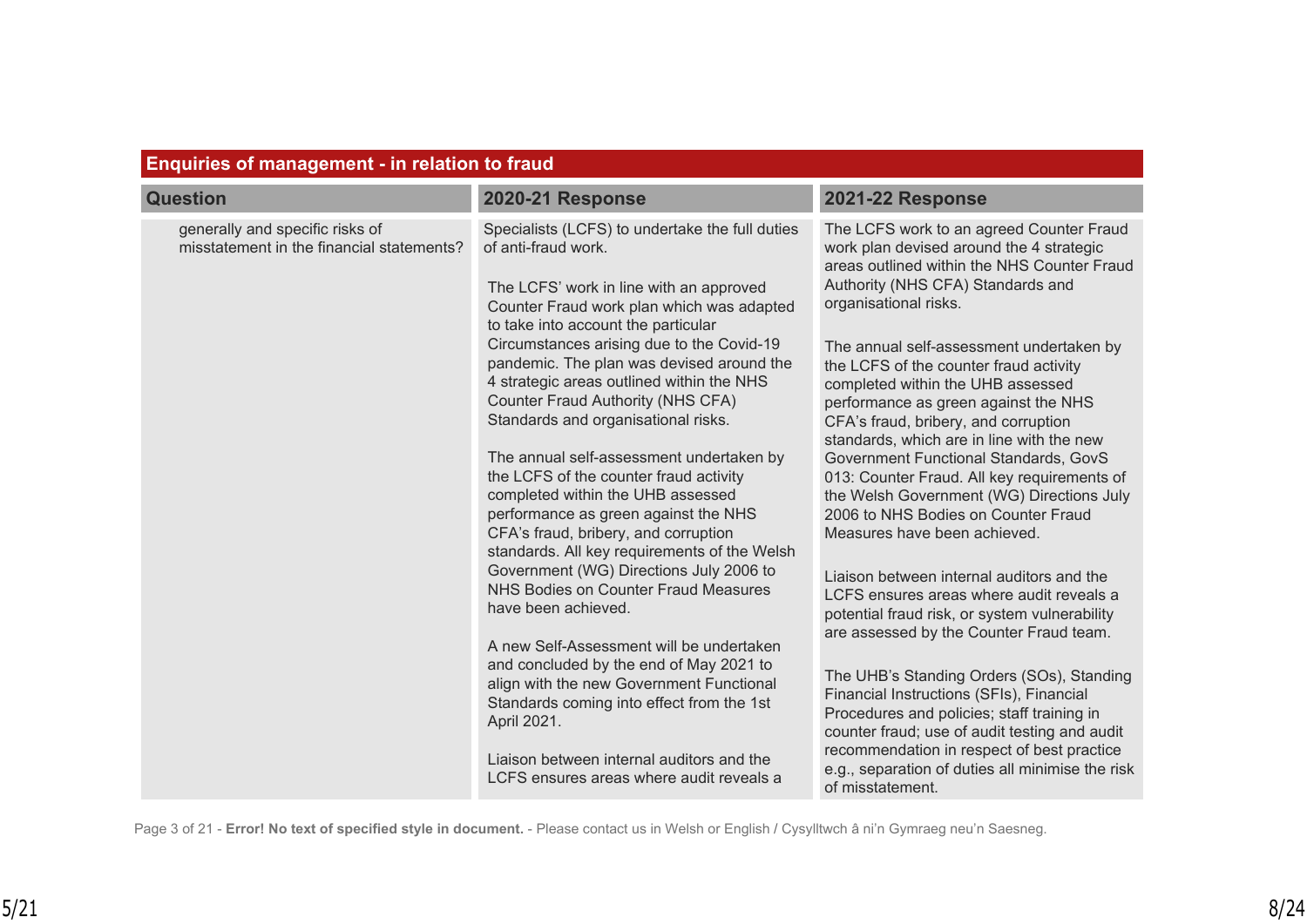| <b>Enquiries of management - in relation to fraud</b>                                               |                                                                                                                                                                                                                                                                                                                                                                                                                                                                                                                                                                                                                                                                                                       |                                                                                                                                                                                                                                                                                                                                                                                                                                                                                                                                                                                                                                                                                    |
|-----------------------------------------------------------------------------------------------------|-------------------------------------------------------------------------------------------------------------------------------------------------------------------------------------------------------------------------------------------------------------------------------------------------------------------------------------------------------------------------------------------------------------------------------------------------------------------------------------------------------------------------------------------------------------------------------------------------------------------------------------------------------------------------------------------------------|------------------------------------------------------------------------------------------------------------------------------------------------------------------------------------------------------------------------------------------------------------------------------------------------------------------------------------------------------------------------------------------------------------------------------------------------------------------------------------------------------------------------------------------------------------------------------------------------------------------------------------------------------------------------------------|
| <b>Question</b>                                                                                     | 2020-21 Response                                                                                                                                                                                                                                                                                                                                                                                                                                                                                                                                                                                                                                                                                      | <b>2021-22 Response</b>                                                                                                                                                                                                                                                                                                                                                                                                                                                                                                                                                                                                                                                            |
|                                                                                                     | potential fraud risk, or system vulnerability<br>are assessed by the Counter Fraud team.<br>HDUHB's Standing Orders (SOs), Standing<br>Financial Instructions (SFIs), Financial<br>Procedures and policies; staff training in<br>counter fraud; use of audit testing and audit<br>recommendation in respect of best practice<br>e.g., separation of duties all minimise the risk<br>of misstatement.                                                                                                                                                                                                                                                                                                  | Pro-active exercises have been undertaken<br>to review existing processes, with a view of<br>reporting on identified weaknesses and<br>advising on means of mitigating future risks.<br>In order to identify emerging risks or<br>governance concerns, the LCFS has regular<br>contact with the nominated Fraud Champion,<br>the Board Secretary, who has responsibility<br>for the Health Board's Corporate Governance<br>Directorate, Board and Committees Service,<br>Assurance and Risk, Corporate Legal<br>Services, Headquarters Management and<br>Correspondence and Political Affairs.                                                                                     |
| 3.<br>What arrangements are in place to report<br>fraud issues and risks to the Audit<br>Committee? | HDUHB's Director of Finance is the delegated<br>person responsible for providing strategic<br>management on all aspects of economic<br>crime. This is evidenced by the preparation of<br>the antifraud, bribery and corruption workplan,<br>along with counter fraud annual report and<br>progress reports presented on a bi-monthly<br>basis to Audit & Risk Assurance Committee<br>(ARAC). HDUHB has nominated the Board<br>Secretary as its Fraud Champion.<br>The annual report highlights the activities<br>undertaken by the Counter Fraud Service, to<br>demonstrate compliance with the NHS CFA<br>guidance on working with fraud, bribery and<br>corruption. The standards are reviewed on a | The UHB's Director of Finance is the<br>delegated person responsible for providing<br>strategic management on all aspects of<br>economic crime. This is evidenced by the<br>preparation of the antifraud, bribery and<br>corruption workplan, along with counter fraud<br>annual report and progress reports presented<br>on a bi-monthly basis to Audit & Risk<br>Assurance Committee (ARAC), this includes<br>reporting on investigations, pro-active<br>exercises and identified fraud risks, via the<br>UHB's Risk Management Strategy.<br>In addition, the LCFS submits an annual<br>report and self-review to ARAC, highlighting<br>the activities undertaken by the Counter |

Page 4 of 21 - **Error! No text of specified style in document.** - Please contact us in Welsh or English / Cysylltwch â ni'n Gymraeg neu'n Saesneg.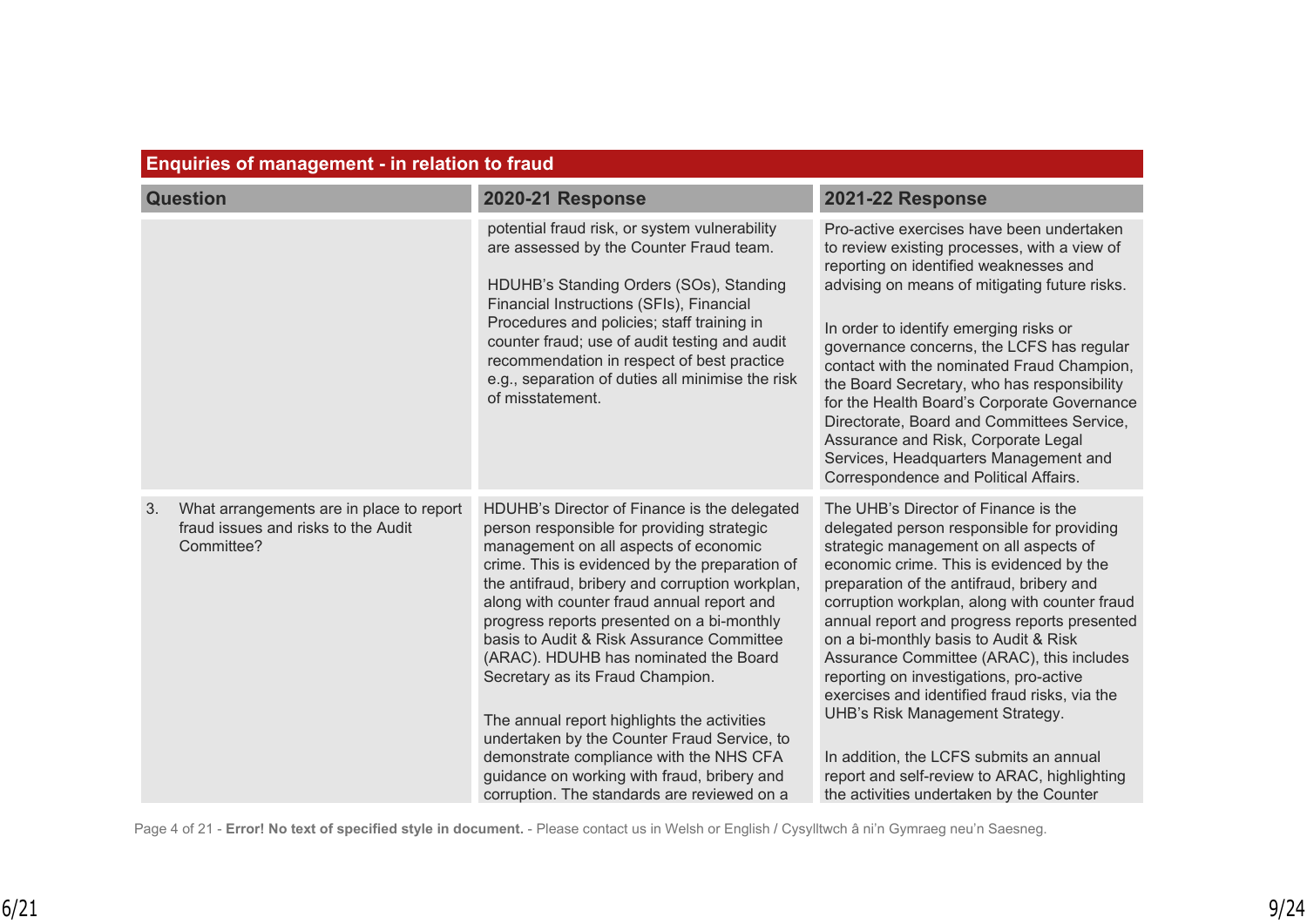| <b>Enquiries of management - in relation to fraud</b> |                                                                                                                                                       |                                                                                                                                                                                                                                                                                                                                                                                                                                                                                                                                                                                                                                                                                                                                                                       |                                                                                                                                                                                                                                                                                                                                                                                                                                                                                                                                                                                                                                                                                                                                                                                                                                                          |
|-------------------------------------------------------|-------------------------------------------------------------------------------------------------------------------------------------------------------|-----------------------------------------------------------------------------------------------------------------------------------------------------------------------------------------------------------------------------------------------------------------------------------------------------------------------------------------------------------------------------------------------------------------------------------------------------------------------------------------------------------------------------------------------------------------------------------------------------------------------------------------------------------------------------------------------------------------------------------------------------------------------|----------------------------------------------------------------------------------------------------------------------------------------------------------------------------------------------------------------------------------------------------------------------------------------------------------------------------------------------------------------------------------------------------------------------------------------------------------------------------------------------------------------------------------------------------------------------------------------------------------------------------------------------------------------------------------------------------------------------------------------------------------------------------------------------------------------------------------------------------------|
|                                                       | <b>Question</b>                                                                                                                                       | 2020-21 Response                                                                                                                                                                                                                                                                                                                                                                                                                                                                                                                                                                                                                                                                                                                                                      | <b>2021-22 Response</b>                                                                                                                                                                                                                                                                                                                                                                                                                                                                                                                                                                                                                                                                                                                                                                                                                                  |
|                                                       |                                                                                                                                                       | regular basis and cross referenced against<br>work undertaken by the Lead LCFS.                                                                                                                                                                                                                                                                                                                                                                                                                                                                                                                                                                                                                                                                                       | Fraud Service, to demonstrate compliance<br>with the NHS CFA guidance on working with<br>fraud, bribery, and corruption. The standards<br>are reviewed on a regular basis and cross<br>referenced against work undertaken by the<br>LCFS.<br>Other means of reporting on fraud issues and<br>risks, include regular engagement with the<br>Fraud Champion and by way of private<br>sessions with ARAC Members.                                                                                                                                                                                                                                                                                                                                                                                                                                           |
| 4.                                                    | How has management communicated<br>expectations of ethical governance and<br>standards of conduct and behaviour to all<br>relevant parties, and when? | The LCFS has supported the Corporate<br>Governance Team in raising awareness<br>around the requirements of the Standards of<br>Behaviour Policy. Specifically, the requirement<br>around Declarations of Interests and Gifts,<br>Hospitality and Sponsorship.<br>The LCFS' have an on-going work<br>programme with the NHS Counter Fraud<br>Service (Wales) to develop an Anti-Fraud<br>Culture within the NHS. There is an anti-<br>fraud, bribery and corruption policy in place<br>that outlines the responsibilities of staff in<br>countering Fraud and corruption within the<br>UHB. Links to the Counter Fraud policy and<br>associated 'All Wales Raising Concerns<br>(Whistle Blowing) Policy' are also made<br>available to all staff via the Counter Fraud | The LCFS have an on-going work<br>programme with the NHS Counter Fraud<br>Service (Wales) to develop an Anti-Fraud<br>Culture within the NHS. There is an anti-<br>fraud, bribery and corruption policy in place<br>that outlines the responsibilities of staff in<br>countering Fraud and corruption within the<br>UHB. Links to the Counter Fraud policy and<br>associated 'All Wales Raising Concerns<br>(Whistle Blowing) Policy' are also made<br>available to all staff via the Counter Fraud<br>page on the staff intranet.<br>Fraud awareness sessions have been<br>provided in numerous ways including new<br>starter induction material, presentations and<br>bespoke Counter Fraud learning to targeted<br>staff groups at higher risk of contact with<br>fraud such as Recruitment, Finance, Payroll,<br>Post Payment Verification Teams and |

#### Page 5 of 21 - **Error! No text of specified style in document.** - Please contact us in Welsh or English / Cysylltwch â ni'n Gymraeg neu'n Saesneg.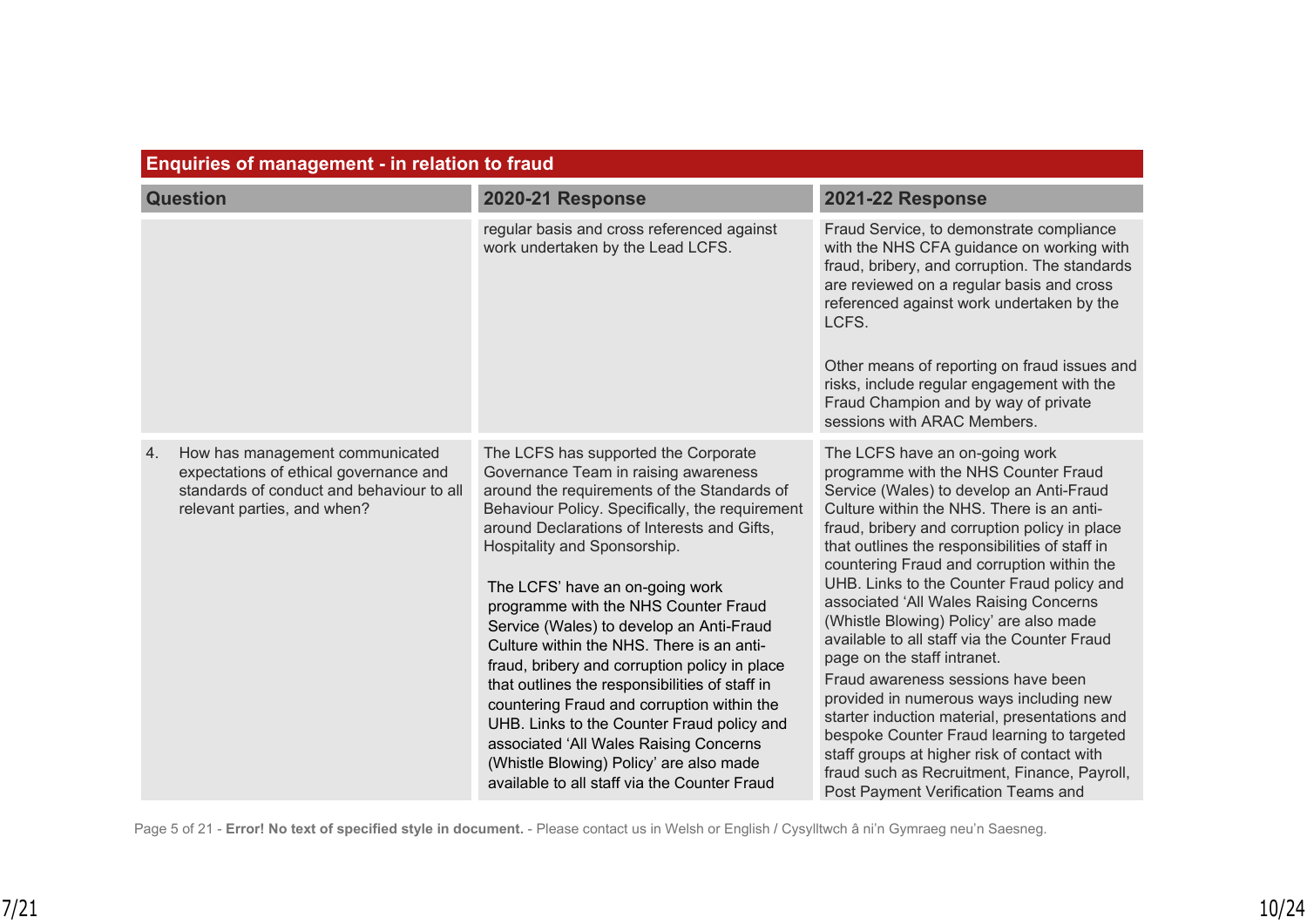| <b>Enquiries of management - in relation to fraud</b> |                                                                                                                                                                                                                                                                                                                                                                                                                                                                                                                                                                                                                                                                                                                                                                                                   |                                                                                                                                                                                                                                                                                                                                                                                                                                                                                                                                                                                                                                                                                                                                                                                                                                                                                                                                                                                                                                                                                                                                                       |
|-------------------------------------------------------|---------------------------------------------------------------------------------------------------------------------------------------------------------------------------------------------------------------------------------------------------------------------------------------------------------------------------------------------------------------------------------------------------------------------------------------------------------------------------------------------------------------------------------------------------------------------------------------------------------------------------------------------------------------------------------------------------------------------------------------------------------------------------------------------------|-------------------------------------------------------------------------------------------------------------------------------------------------------------------------------------------------------------------------------------------------------------------------------------------------------------------------------------------------------------------------------------------------------------------------------------------------------------------------------------------------------------------------------------------------------------------------------------------------------------------------------------------------------------------------------------------------------------------------------------------------------------------------------------------------------------------------------------------------------------------------------------------------------------------------------------------------------------------------------------------------------------------------------------------------------------------------------------------------------------------------------------------------------|
| <b>Question</b>                                       | 2020-21 Response                                                                                                                                                                                                                                                                                                                                                                                                                                                                                                                                                                                                                                                                                                                                                                                  | <b>2021-22 Response</b>                                                                                                                                                                                                                                                                                                                                                                                                                                                                                                                                                                                                                                                                                                                                                                                                                                                                                                                                                                                                                                                                                                                               |
|                                                       | page on the staff intranet.<br>Fraud awareness presentations have taken<br>place, albeit virtually and where this was not<br>possible new literature has been provided to<br>raise awareness, including Induction,<br>Managers Passport, student placements,<br>Medicine Safety Days, Finance Department<br>Induction.<br>Bespoke face to face Counter Fraud learning<br>has also targeted staff groups at higher risk<br>of contact with fraud such as Estates,<br>Finance and those working within the Mental<br>Health Directorate.<br>Communications links continue to be<br>developed and the use of both internal and<br>external Media sources have been used to<br>raise awareness. This includes an<br>awareness page dedicated to Fraud Risks<br>associated with the Covid-19 pandemic. | Community-based staff, including General<br>Practitioners.<br>Communication links have been enhanced<br>and developed over this work period by the<br>Counter Fraud Team, with the continued use<br>of the dedicated social media accounts, a<br>new and improved intranet site that features<br><b>Counter Fraud Authority awareness</b><br>animations, quarterly newsletters, and<br>regular global messages to all staff members.<br>Raising awareness of key issues as and<br>when they develop, highlighting key policies,<br>currently in place to mitigate Fraud, Bribery<br>and Corruption and communicating<br>expectations of ethical governance and<br>standards of conduct to relevant parties.<br>This year, the Counter Fraud E-learning<br>Package has been made mandatory for all<br>employees, ensuring that key learning is<br>delivered and communicated to all<br>employees. The review of compliance data /<br>trends will enable the LCFS to focus on<br>providing targeted awareness to directorates<br>where there is poor compliance.<br>The UHB's Standards of Behaviour Policy<br>features within all staff's Contracts of |

Page 6 of 21 - **Error! No text of specified style in document.** - Please contact us in Welsh or English / Cysylltwch â ni'n Gymraeg neu'n Saesneg.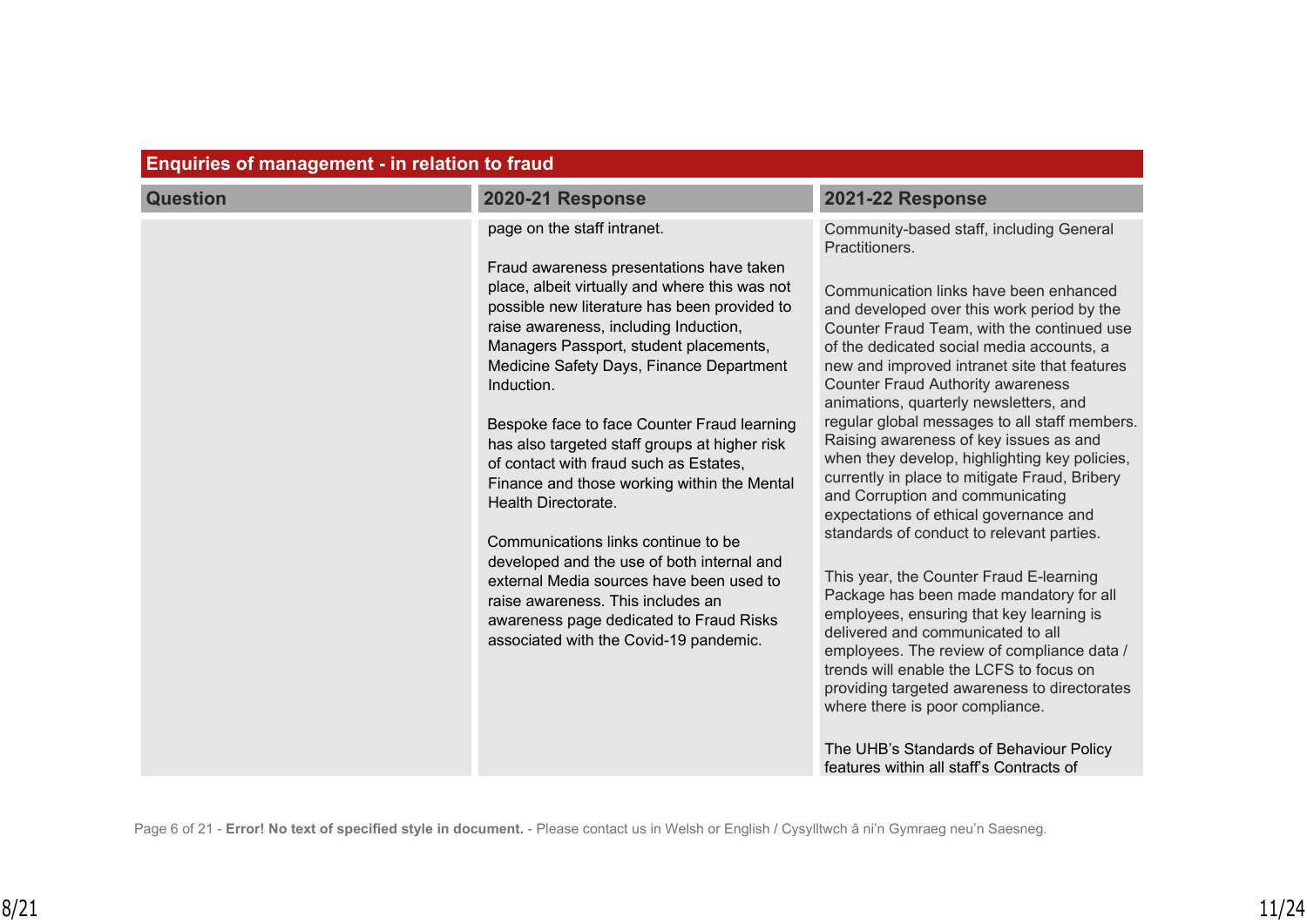| <b>Enquiries of management - in relation to fraud</b> |                         |                                                                                                                                                                                                                                                                                                                                                                                                                                                                                                                                                                                                                                                                                                                                                                                                                                                                                                                                                                                                                                  |
|-------------------------------------------------------|-------------------------|----------------------------------------------------------------------------------------------------------------------------------------------------------------------------------------------------------------------------------------------------------------------------------------------------------------------------------------------------------------------------------------------------------------------------------------------------------------------------------------------------------------------------------------------------------------------------------------------------------------------------------------------------------------------------------------------------------------------------------------------------------------------------------------------------------------------------------------------------------------------------------------------------------------------------------------------------------------------------------------------------------------------------------|
| <b>Question</b>                                       | <b>2020-21 Response</b> | <b>2021-22 Response</b>                                                                                                                                                                                                                                                                                                                                                                                                                                                                                                                                                                                                                                                                                                                                                                                                                                                                                                                                                                                                          |
|                                                       |                         | Employment which are issued to new<br>employees within 12 weeks of commencing<br>in post, and to all existing employees on a<br>change of role. When signing their contract of<br>employment, all staff must sign to confirm<br>that they accept their appointment on the<br>terms and conditions set out within the<br>contract and contained within the UHB's<br>Standards of Behaviour Policy. This<br>requirement, and awareness of the policy<br>continues to be featured routinely at<br>corporate induction.<br>New employees also receive information at<br>Corporate Induction through the Welcome<br>Handbook<br>On commencement in post, Independent<br>Members receive a programme of induction<br>and are provided with an Independent<br>Member Handbook referencing the UHB's<br>Standards of Behaviour Policy.<br>Quarterly reminders, replacing the previous<br>bi-annual reminders, are circulated via Global<br>E-mail, together with a link to the policy. Two<br>of these are prepared to coincide with the |
|                                                       |                         | periods when there is increased potential for<br>the receipt of gifts ie at Christmas and<br>Easter, to remind employees and<br>Independent Members of the requirements of<br>the policy and the need to declare any                                                                                                                                                                                                                                                                                                                                                                                                                                                                                                                                                                                                                                                                                                                                                                                                             |

Page 7 of 21 - **Error! No text of specified style in document.** - Please contact us in Welsh or English / Cysylltwch â ni'n Gymraeg neu'n Saesneg.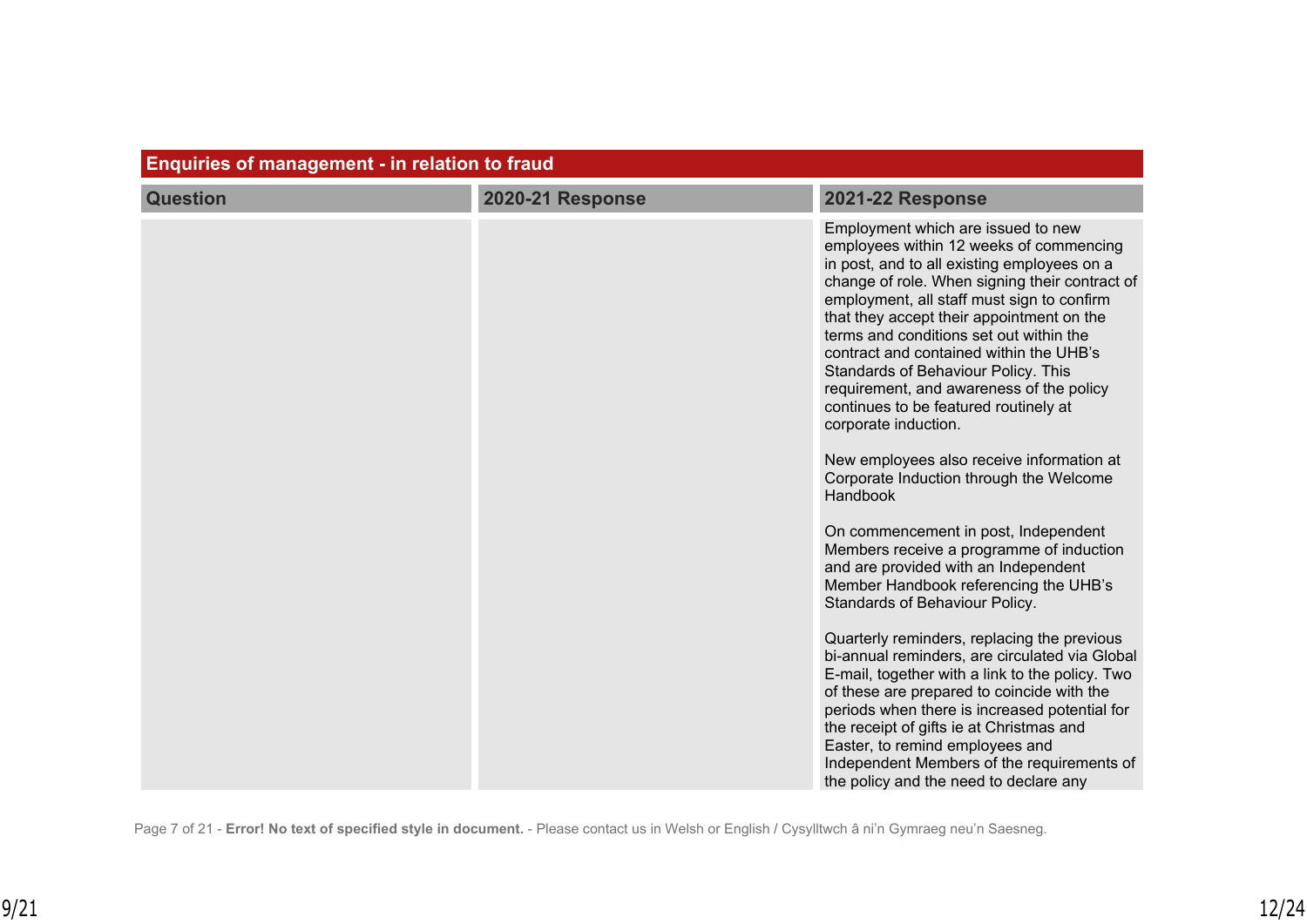| <b>Enquiries of management - in relation to fraud</b> |                                                                                                                              |                                                                                                                                                                                                    |                                                                                                                                                                                                                                                                                                                                                                                                                                                                                                                                                                                                                                                                                                                                                                                                                                                                                                                                                                                                                                                                                                                               |
|-------------------------------------------------------|------------------------------------------------------------------------------------------------------------------------------|----------------------------------------------------------------------------------------------------------------------------------------------------------------------------------------------------|-------------------------------------------------------------------------------------------------------------------------------------------------------------------------------------------------------------------------------------------------------------------------------------------------------------------------------------------------------------------------------------------------------------------------------------------------------------------------------------------------------------------------------------------------------------------------------------------------------------------------------------------------------------------------------------------------------------------------------------------------------------------------------------------------------------------------------------------------------------------------------------------------------------------------------------------------------------------------------------------------------------------------------------------------------------------------------------------------------------------------------|
|                                                       | <b>Question</b>                                                                                                              | 2020-21 Response                                                                                                                                                                                   | <b>2021-22 Response</b>                                                                                                                                                                                                                                                                                                                                                                                                                                                                                                                                                                                                                                                                                                                                                                                                                                                                                                                                                                                                                                                                                                       |
|                                                       |                                                                                                                              |                                                                                                                                                                                                    | interests and report offers of gifts, hospitality,<br>sponsorship and honoraria.<br>Annual reminders are made on the 'Message<br>from Employer' section of payslips, reminding<br>employees and Independent Members of the<br>requirements of the policy and the process<br>for making declarations. The next payslip<br>reminder is scheduled for May 2022.<br>Opportunities continue to be taken to deliver<br>bespoke sessions to various groups on<br>request.<br>Standards of Behaviour Policy includes those<br>groups of employees who would need to<br>complete an annual Declaration of Interest<br>form (those staff deemed to be in 'high risk'<br>groups ie those whose role necessarily<br>brings them into contact with external<br>companies, contractors or suppliers, those<br>who are able to initiate orders or those who<br>are budget holders), and all specified groups<br>of employees have been requested to<br>complete a Declaration of Interest form<br>during 2021/22. From May 2021, 5 <sup>th</sup> and 6 <sup>th</sup><br>level budget holders on Oracle are included<br>as a high risk group. |
|                                                       | Are you aware of any instances of actual,<br>5.<br>suspected or alleged fraud within the<br>audited body since 1 April 2021? | Update reports on the status of current cases<br>are supplied to ARAC on a regular basis. The<br>reports are discussed during the in-committee<br>section of the meeting to ensure confidentiality | All investigations are recorded and managed<br>via the crime management software, Clue3,<br>which is provided and maintained by the<br>Counter Fraud Authority. Each case is                                                                                                                                                                                                                                                                                                                                                                                                                                                                                                                                                                                                                                                                                                                                                                                                                                                                                                                                                  |

Page 8 of 21 - **Error! No text of specified style in document.** - Please contact us in Welsh or English / Cysylltwch â ni'n Gymraeg neu'n Saesneg.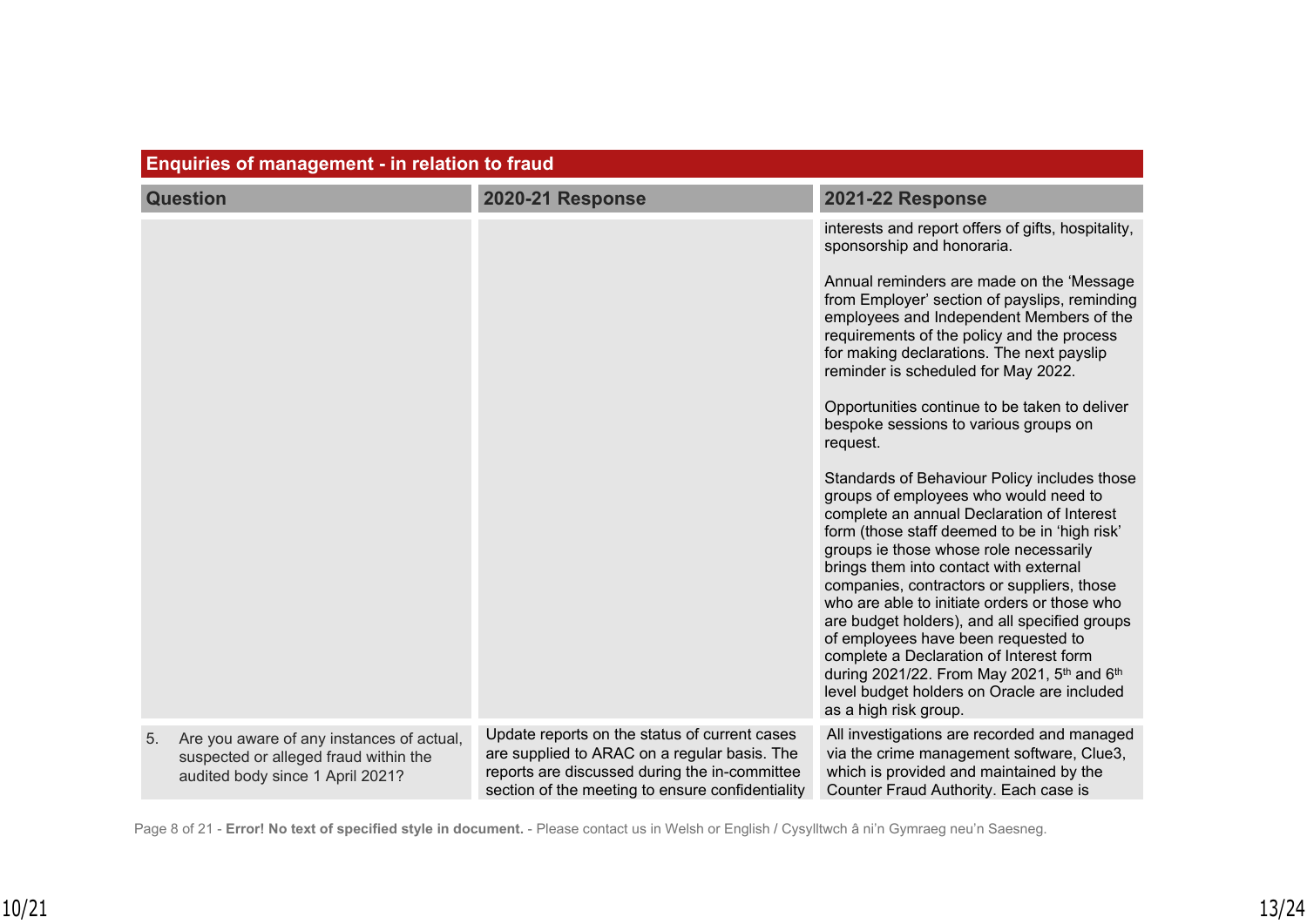| <b>Enquiries of management - in relation to fraud</b> |                                                                                                                                                                                                                                                                                                                                                                                                                                                                                                                                                                                                                                                                                                                                                                                                                               |                                                                                                                                                                                                                                                                                                                                                                                                                                                                                                                                                                                                                                                                                                                                                                                                                                                                                                                                                                                                                                                                                                               |  |
|-------------------------------------------------------|-------------------------------------------------------------------------------------------------------------------------------------------------------------------------------------------------------------------------------------------------------------------------------------------------------------------------------------------------------------------------------------------------------------------------------------------------------------------------------------------------------------------------------------------------------------------------------------------------------------------------------------------------------------------------------------------------------------------------------------------------------------------------------------------------------------------------------|---------------------------------------------------------------------------------------------------------------------------------------------------------------------------------------------------------------------------------------------------------------------------------------------------------------------------------------------------------------------------------------------------------------------------------------------------------------------------------------------------------------------------------------------------------------------------------------------------------------------------------------------------------------------------------------------------------------------------------------------------------------------------------------------------------------------------------------------------------------------------------------------------------------------------------------------------------------------------------------------------------------------------------------------------------------------------------------------------------------|--|
| <b>Question</b>                                       | 2020-21 Response                                                                                                                                                                                                                                                                                                                                                                                                                                                                                                                                                                                                                                                                                                                                                                                                              | <b>2021-22 Response</b>                                                                                                                                                                                                                                                                                                                                                                                                                                                                                                                                                                                                                                                                                                                                                                                                                                                                                                                                                                                                                                                                                       |  |
|                                                       | of investigation and fairness to investigation<br>subjects.<br>The Counter Fraud Team has actively<br>investigated and closed 21 reports of financial<br>crime in the 2020/21 financial year, which<br>includes 10 cases carried over from the<br>previous year with 14 new investigations<br>initiated in 2020/21. This work has resulted in<br>the application of 2 criminal sanctions, 2<br>internal sanctions and 4 recoveries.<br>Data analysed by NHS CFS Wales<br>demonstrates that the overall recovery for<br>HDUHB in relation to fraud investigations<br>stands at £21,831.<br>11 investigations will remain open and carried<br>forward into 20201/22 financial year for<br>investigation.<br>Given this work, it is reasonable to conclude<br>the accounts have not been subject to a risk of<br>material fraud. | reviewed by Counter Fraud Services Wales,<br>who authorise the opening of an<br>investigation and review its closure.<br>Update reports on the status of current cases<br>are supplied to ARAC on a bimonthly basis.<br>Investigations, risks, and recommendations<br>are reported on and discussed during the in-<br>committee section of the ARAC meeting to<br>ensure confidentiality of investigation and<br>fairness to subjects linked to investigations.<br>The Counter Fraud Team has actively<br>investigated 43 reports of financial crime in<br>this year, with 47 new referrals initiated in<br>2021/22.<br>Of those investigations that were finalised,<br>one resulted in a successful prosecution at<br>Swansea Crown Court, 11 civil sanctions<br>were applied, including the recovery of funds<br>totaling £23,061 and 10 internal disciplinary<br>referrals were made. This work is in addition<br>to proactive work undertaken and reported<br>throughout the year.<br>Given this work, it is reasonable to conclude<br>the accounts have not been subject to a risk<br>of material fraud. |  |

Page 9 of 21 - **Error! No text of specified style in document.** - Please contact us in Welsh or English / Cysylltwch â ni'n Gymraeg neu'n Saesneg.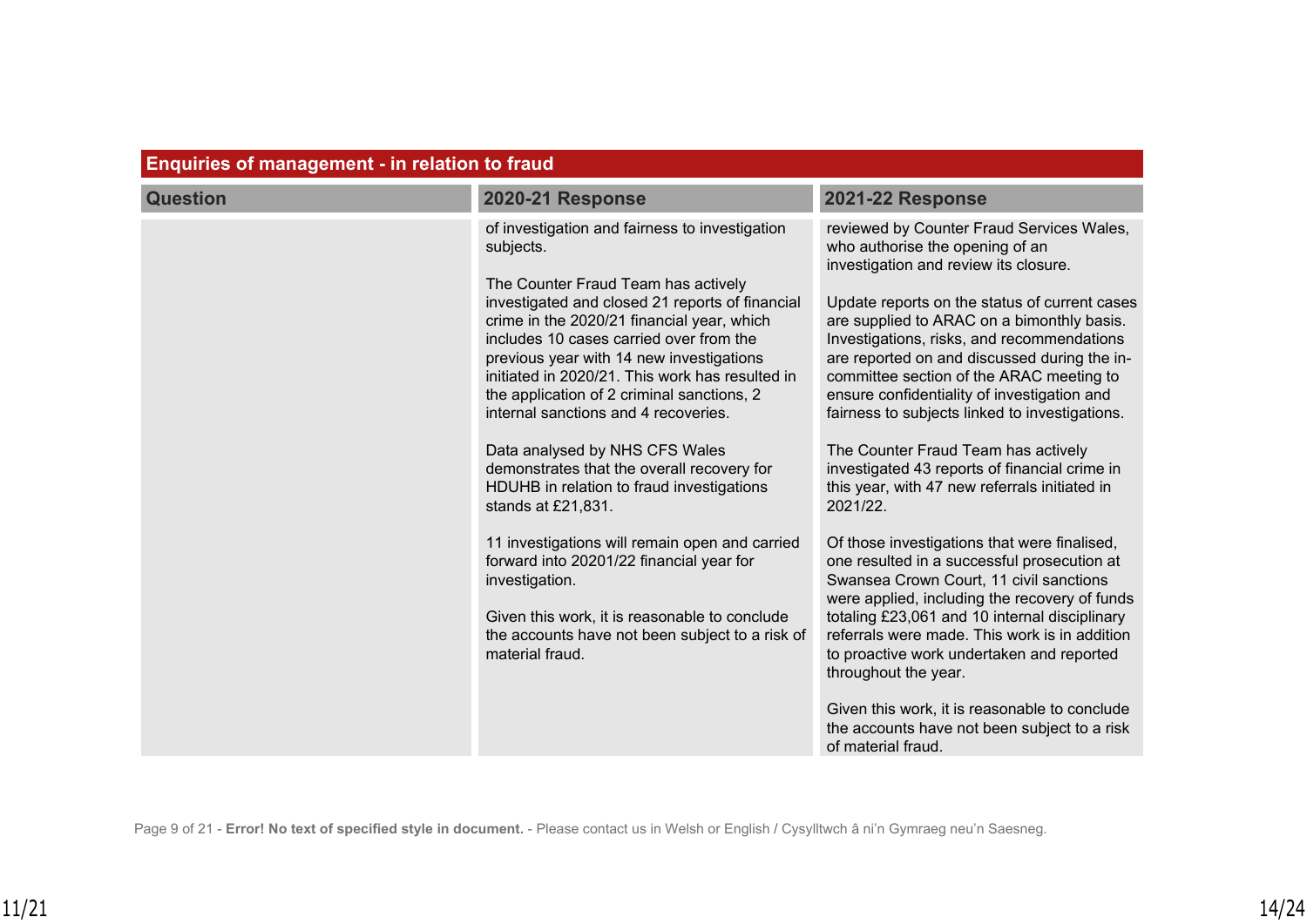|                                                                                                                                                                                                                                          | Enquiries of those charged with governance - in relation to fraud                                                    |                                                                                                                                                                                                                                                                                                                                                                                                                                                                                                                                                                                                                                                                                                                                                |                                                                                                                                                                                                                                                                                                                                                                                                                                                                                                                                                                                                                                                                                                                                                  |  |  |
|------------------------------------------------------------------------------------------------------------------------------------------------------------------------------------------------------------------------------------------|----------------------------------------------------------------------------------------------------------------------|------------------------------------------------------------------------------------------------------------------------------------------------------------------------------------------------------------------------------------------------------------------------------------------------------------------------------------------------------------------------------------------------------------------------------------------------------------------------------------------------------------------------------------------------------------------------------------------------------------------------------------------------------------------------------------------------------------------------------------------------|--------------------------------------------------------------------------------------------------------------------------------------------------------------------------------------------------------------------------------------------------------------------------------------------------------------------------------------------------------------------------------------------------------------------------------------------------------------------------------------------------------------------------------------------------------------------------------------------------------------------------------------------------------------------------------------------------------------------------------------------------|--|--|
| <b>Question</b>                                                                                                                                                                                                                          |                                                                                                                      | <b>2020-21 Response</b>                                                                                                                                                                                                                                                                                                                                                                                                                                                                                                                                                                                                                                                                                                                        | <b>2021-22 Response</b>                                                                                                                                                                                                                                                                                                                                                                                                                                                                                                                                                                                                                                                                                                                          |  |  |
| Committee, exercise oversight of<br>management's processes for<br>identifying and responding to the risks<br>of fraud within the audited body and<br>the internal control that management<br>has established to mitigate those<br>risks? |                                                                                                                      | The Lead LCFS regularly attends ARAC<br>meetings and provides the opportunity for<br>Independent Members (IM) to be updated<br>on fraud matters and provide input on<br>direction.<br>Learning arising from LCFS work around<br>risk reduction and investigation outcomes<br>are shared with relevant leads and updates<br>provided via ARAC.<br>HDUHB Independent Members also hold a<br>private meeting with the LCFS on an<br>annual basis to discuss any issues arising.<br>In line with the new Counter Fraud<br>Government Standards, fraud risks<br>identified through open investigations will<br>be reported to ARAC via the in-committee<br>meeting and those applicable will be<br>recorded on the Health Board's Risk<br>Register. | The Lead LCFS regularly attends ARAC<br>meetings and provides the opportunity for<br>Independent Members (IM) to be updated<br>on fraud matters and provide input on<br>direction.<br>Learning arising from LCFS work around<br>risk reduction and investigation outcomes<br>are shared with relevant leads and updates<br>provided via ARAC.<br>The UHB Independent Members also hold<br>a private meeting with the LCFS on an<br>annual basis to discuss any issues arising.<br>In line with the new Counter Fraud<br>Government Standards, fraud risks<br>identified through open investigations will<br>be reported to ARAC via the in-committee<br>meeting and those applicable will be<br>recorded on the Health Board's Risk<br>Register. |  |  |
| 2.                                                                                                                                                                                                                                       | Are you aware of any instances of<br>actual, suspected or alleged fraud with<br>the audited body since 1 April 2021? | Update reports on the status of current<br>cases are supplied to ARAC on a regular<br>basis. The reports are discussed during the<br>in-committee section of the meeting to<br>ensure confidentiality of investigation and<br>fairness to investigation subjects.<br>The Counter Fraud Team has actively<br>investigated and closed 21 reports of<br>financial crime in the 2020/21 year, which<br>includes 10 cases carried over from the                                                                                                                                                                                                                                                                                                     | All investigations are recorded and<br>managed via the crime management<br>software, Clue3, which is provided and<br>maintained by the Counter Fraud Authority.<br>Each case is reviewed by Counter Fraud<br>Services Wales, who authorise the opening<br>of an investigation and review its closure.<br>Update reports on the status of current<br>cases are supplied to ARAC on a bimonthly<br>basis.                                                                                                                                                                                                                                                                                                                                          |  |  |

#### Page 10 of 21 - **Error! No text of specified style in document.** - Please contact us in Welsh or English / Cysylltwch â ni'n Gymraeg neu'n Saesneg.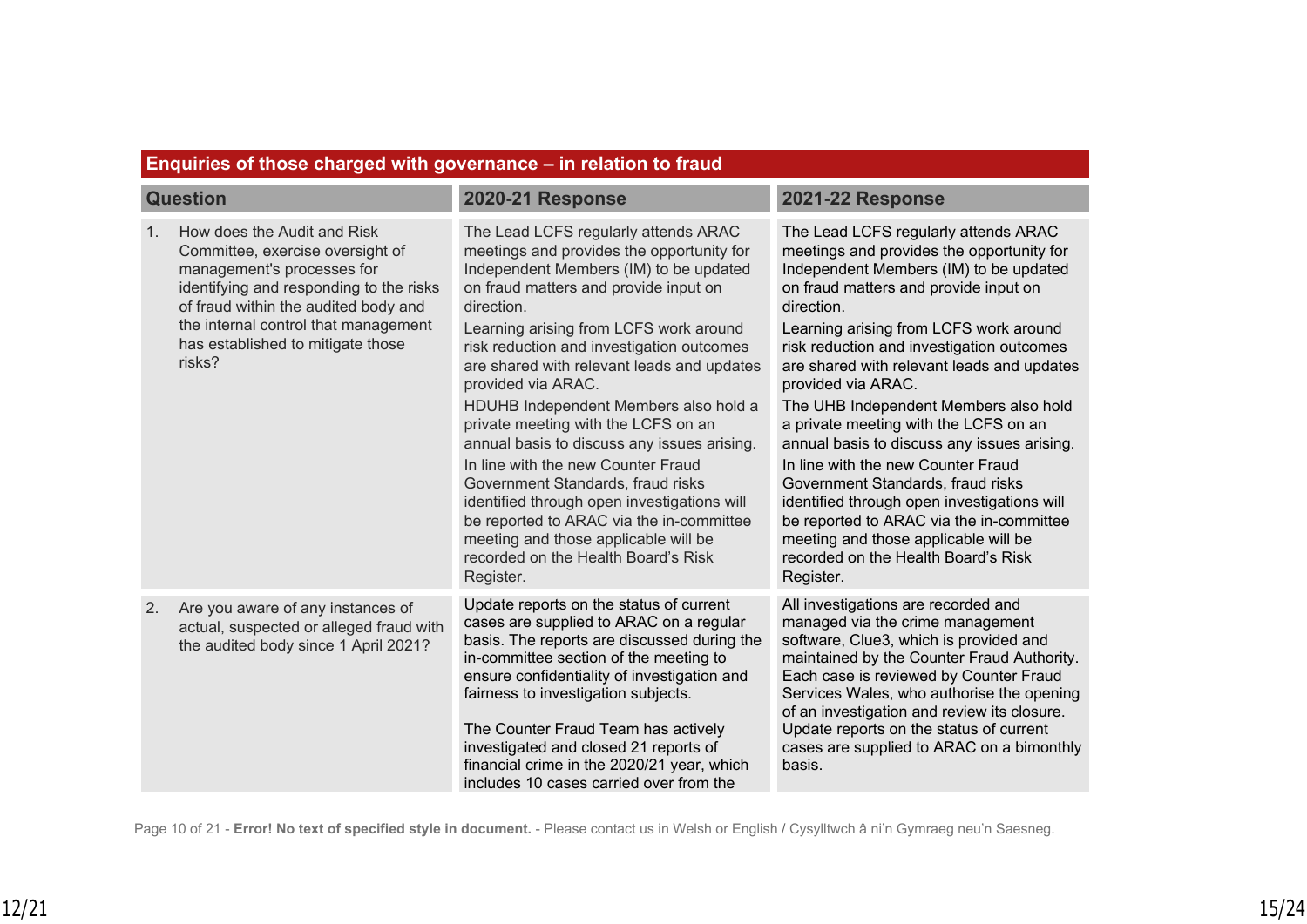| <b>Question</b> | <b>2020-21 Response</b>                                                                                                                                                                                                                                                                                                                                           | <b>2021-22 Response</b>                                                                                                                                                                                                                                                                                                                                                                     |
|-----------------|-------------------------------------------------------------------------------------------------------------------------------------------------------------------------------------------------------------------------------------------------------------------------------------------------------------------------------------------------------------------|---------------------------------------------------------------------------------------------------------------------------------------------------------------------------------------------------------------------------------------------------------------------------------------------------------------------------------------------------------------------------------------------|
|                 | previous year with 14 new investigations<br>initiated since the 1 <sup>st</sup> April 2020.<br>This work has resulted in the application of<br>2 criminal sanctions, 2 internal sanctions<br>and 4 recoveries.<br>Data analysed by NHS CFS Wales<br>demonstrates that the overall recovery for<br>HDUHB in relation to fraud investigations<br>stands at £21,831. | Investigations, risks, and recommendations<br>are reported on and discussed during the<br>in-committee section of the ARAC meeting<br>to ensure confidentiality of investigation and<br>fairness to subjects linked to investigations.<br>The Counter Fraud Team has actively<br>investigated 43 reports of financial crime in<br>this year, with 47 new referrals initiated in<br>2021/22. |
|                 | 11 investigations will remain open and<br>carried forward into 2020-22 financial year<br>for investigation.                                                                                                                                                                                                                                                       | Of those investigations that were finalised,<br>one resulted in a successful prosecution at<br>Swansea Crown Court, 11 civil sanctions<br>were applied, including the recovery of<br>funds totaling £23,061 and 10 internal<br>disciplinary referrals were made.                                                                                                                            |

# **Enquiries of those charged with governance – in relation to fraud**

Page 11 of 21 - **Error! No text of specified style in document.** - Please contact us in Welsh or English / Cysylltwch â ni'n Gymraeg neu'n Saesneg.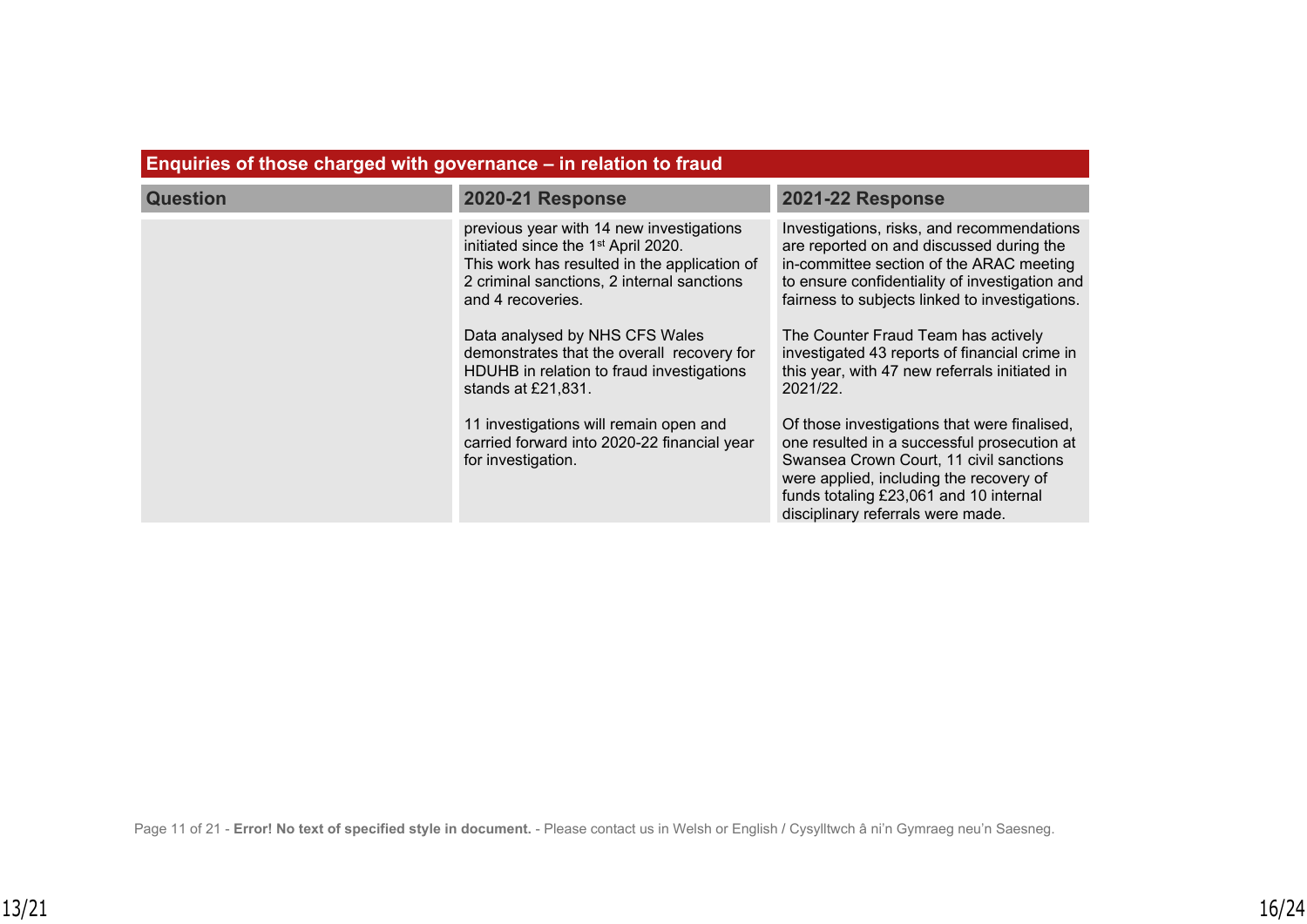### **Appendix 2**

#### **Matters in relation to laws and regulations**

International Standard for Auditing (UK and Ireland) 250 covers auditors responsibilities to consider the impact of laws and regulations in an audit of financial statements.

Management, with the oversight of those charged with governance the Audit Committee, is responsible for ensuring that the Health Board's operations are conducted in accordance with laws and regulations, including compliance with those that determine the reported amounts and disclosures in the financial statements.

As external auditors, we are responsible for obtaining reasonable assurance that the financial statements are free from material misstatement due to fraud or error, taking into account the appropriate legal and regulatory framework. The ISA distinguishes two different categories of laws and regulations:

- laws and regulations that have a direct effect on determining material amounts and disclosures in the financial statements;
- other laws and regulations where compliance may be fundamental to the continuance of operations, or to avoid material penalties.

#### **What are we required to do?**

As part of our risk assessment procedures we are required to make inquiries of management and the Audit Committee as to whether the Health Board is in compliance with relevant laws and regulations. Where we become aware of information of non-compliance or suspected non-compliance we need to gain an understanding of the non-compliance and the possible effect on the financial statements.

Page 12 of 21 - **Error! No text of specified style in document.** - Please contact us in Welsh or English / Cysylltwch â ni'n Gymraeg neu'n Saesneg.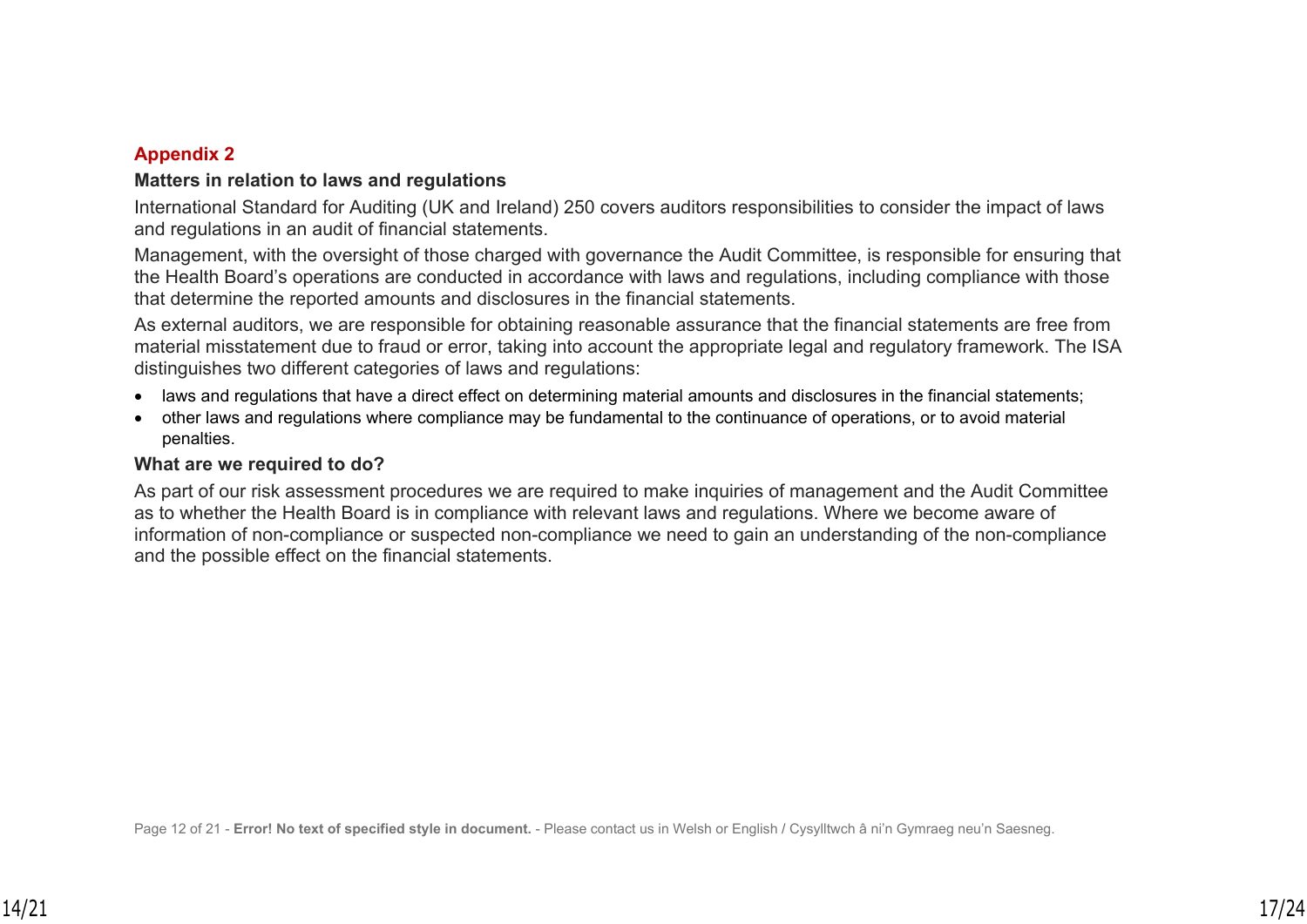| <b>Question</b> |                                                                                                                                                                                                                           | 2020-21 Response                                                                                                                                                                                                                                                                                                                                                                                                                                                                                                                                                                                                                                                                                                       | 2021-22 Response                                                                                                                                                                                                                                                                                                                                                                                                                                                                                                                                                                                                                                                                                                       |  |  |
|-----------------|---------------------------------------------------------------------------------------------------------------------------------------------------------------------------------------------------------------------------|------------------------------------------------------------------------------------------------------------------------------------------------------------------------------------------------------------------------------------------------------------------------------------------------------------------------------------------------------------------------------------------------------------------------------------------------------------------------------------------------------------------------------------------------------------------------------------------------------------------------------------------------------------------------------------------------------------------------|------------------------------------------------------------------------------------------------------------------------------------------------------------------------------------------------------------------------------------------------------------------------------------------------------------------------------------------------------------------------------------------------------------------------------------------------------------------------------------------------------------------------------------------------------------------------------------------------------------------------------------------------------------------------------------------------------------------------|--|--|
| 1.              | How have you gained assurance that<br>all relevant laws and regulations have<br>been complied with?                                                                                                                       | The UHB has taken reasonable<br>endeavours to comply with identified<br>relevant legislation. Legal implications are<br>considered as necessary in all papers to<br>the Board or Board Committees. In<br>addition, a legislative assurance<br>framework is in place. Executive Directors<br>also have delegated responsibilities which<br>are captured in the Detailed Scheme of<br>Delegation. The Chief Executive Officer is<br>responsible for performance management<br>of Directors and for providing assurance to<br>the Board. In addition, compliance with<br>laws and regulations is tested by the<br>Board's Committees which are support in<br>this task by internal and external and<br>assurance testing. | The UHB has taken reasonable<br>endeavours to comply with identified<br>relevant legislation. Legal implications are<br>considered as necessary in all papers to<br>the Board or Board Committees. In<br>addition, a legislative assurance<br>framework is in place. Executive Directors<br>also have delegated responsibilities which<br>are captured in the Detailed Scheme of<br>Delegation. The Chief Executive Officer is<br>responsible for performance management<br>of Directors and for providing assurance to<br>the Board. In addition, compliance with<br>laws and regulations is tested by the<br>Board's Committees which are support in<br>this task by internal and external and<br>assurance testing. |  |  |
| 2.              | Have there been any instances of<br>non-compliance or suspected non-<br>compliance with relevant laws and<br>regulations since 1 April 2021, or<br>earlier with an ongoing impact on the<br>2021-22 financial statements? | Only 4 of the 8 Health and Safety<br><b>Executive issued improvement Notices</b><br>and 5 material breaches to the UHB in<br>relation to violence and aggression,<br>manual handling and incident<br>management remain outstanding. In<br>2020/21, the UHB received 3<br>Enforcement Notices in respect of The<br>Regulatory Reform (Fire Safety) Order<br>2005: Article 30. This means at present,<br>there are 6 Fire Enforcement Notices that<br>the UHB are working to address, however<br>Internal Audit has recently undertaken a                                                                                                                                                                                | The UHB has complied with all of the<br>Improvement Notices issued by the Health<br>and Safety Executive. In 2021/22, the<br>UHB received no new Enforcement<br>Notices in respect of The Regulatory<br>Reform (Fire Safety) Order 2005: Article<br>30. This means at present, there are 6 Fire<br>Enforcement Notices that the UHB are<br>working to address.<br>These breaches have not had a material<br>impact on the UHB's Financial<br>Statements.                                                                                                                                                                                                                                                               |  |  |

## **Enquiries of management – in relation to laws and regulations**

Page 13 of 21 - **Error! No text of specified style in document.** - Please contact us in Welsh or English / Cysylltwch â ni'n Gymraeg neu'n Saesneg.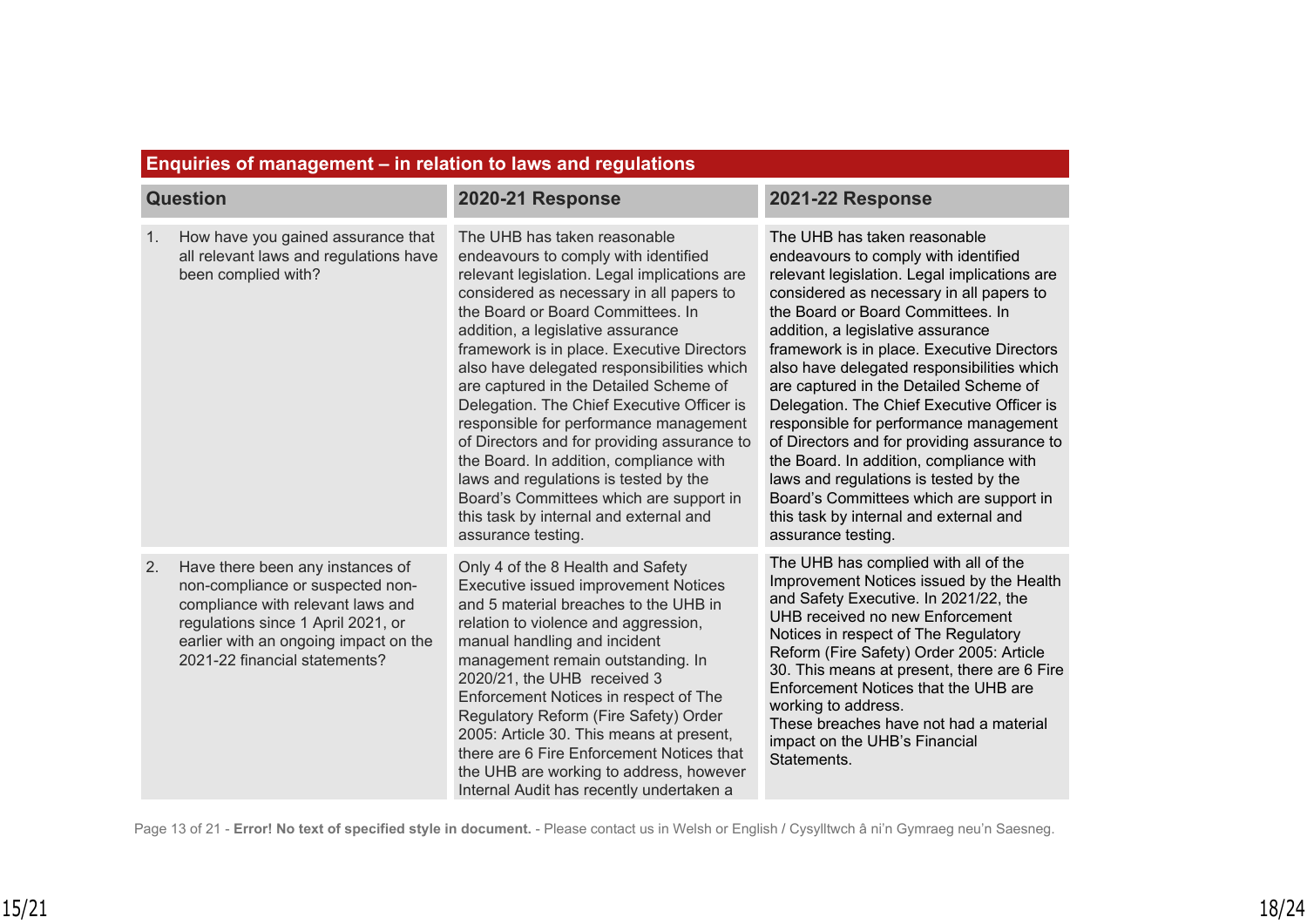|    |                                                                                                                                   | review of fire governance which attained a<br>substantial assurance rating<br>demonstrating improvements are being<br>made as capital funds/ COVID allow works<br>to be undertaken. ARAC are also aware of<br>an issue of non-compliance with the<br>European Working Time Directive, with<br>switchboard staff working in the IM&T<br>directorate, over certain time periods due<br>to the implications of the COVID 19<br>pandemic this has remained a concern.<br>Switchboard modernisation is expected to<br>be implemented by May 2021. These<br>breaches have not had a material impact<br>on the UHB's Financial Statements. |                                                                                                                                                                                                                                                                                                                                                                                                                                                                         |
|----|-----------------------------------------------------------------------------------------------------------------------------------|-------------------------------------------------------------------------------------------------------------------------------------------------------------------------------------------------------------------------------------------------------------------------------------------------------------------------------------------------------------------------------------------------------------------------------------------------------------------------------------------------------------------------------------------------------------------------------------------------------------------------------------|-------------------------------------------------------------------------------------------------------------------------------------------------------------------------------------------------------------------------------------------------------------------------------------------------------------------------------------------------------------------------------------------------------------------------------------------------------------------------|
| 3. | Are there any potential litigations or<br>claims that would affect the financial<br>statements?                                   | All known litigations/claims are either<br>provided for within the financial statements<br>or disclosed as a contingency liability or<br>contingent asset as appropriate.                                                                                                                                                                                                                                                                                                                                                                                                                                                           | All known litigations/claims are either<br>provided for within the financial statements<br>or disclosed as a contingency liability or<br>contingent asset as appropriate.                                                                                                                                                                                                                                                                                               |
| 4. | Have there been any reports from<br>other regulatory bodies, such as HM<br>Revenues and Customs which<br>indicate non-compliance? | A number of routine reviews have been<br>undertaken during the year or are ongoing<br>by HMRC that are reported to ARAC.<br>Where these have been concluded and<br>identified underpayment this has been<br>paid in full.                                                                                                                                                                                                                                                                                                                                                                                                           | No new reviews by HMRC commenced<br>during the year. There are a number of<br>ongoing matters that relate either to claims<br>or clearance requests raised by the Health<br>Board or to matters which arose in prior<br>financial years but which remain unsettled.<br>Where internal routine reviews have<br>identified occurrences of non-compliance<br>these were fully disclosed to HMRC,<br>resulting underpayments settled and<br>associated process gaps closed. |

Page 14 of 21 - **Error! No text of specified style in document.** - Please contact us in Welsh or English / Cysylltwch â ni'n Gymraeg neu'n Saesneg.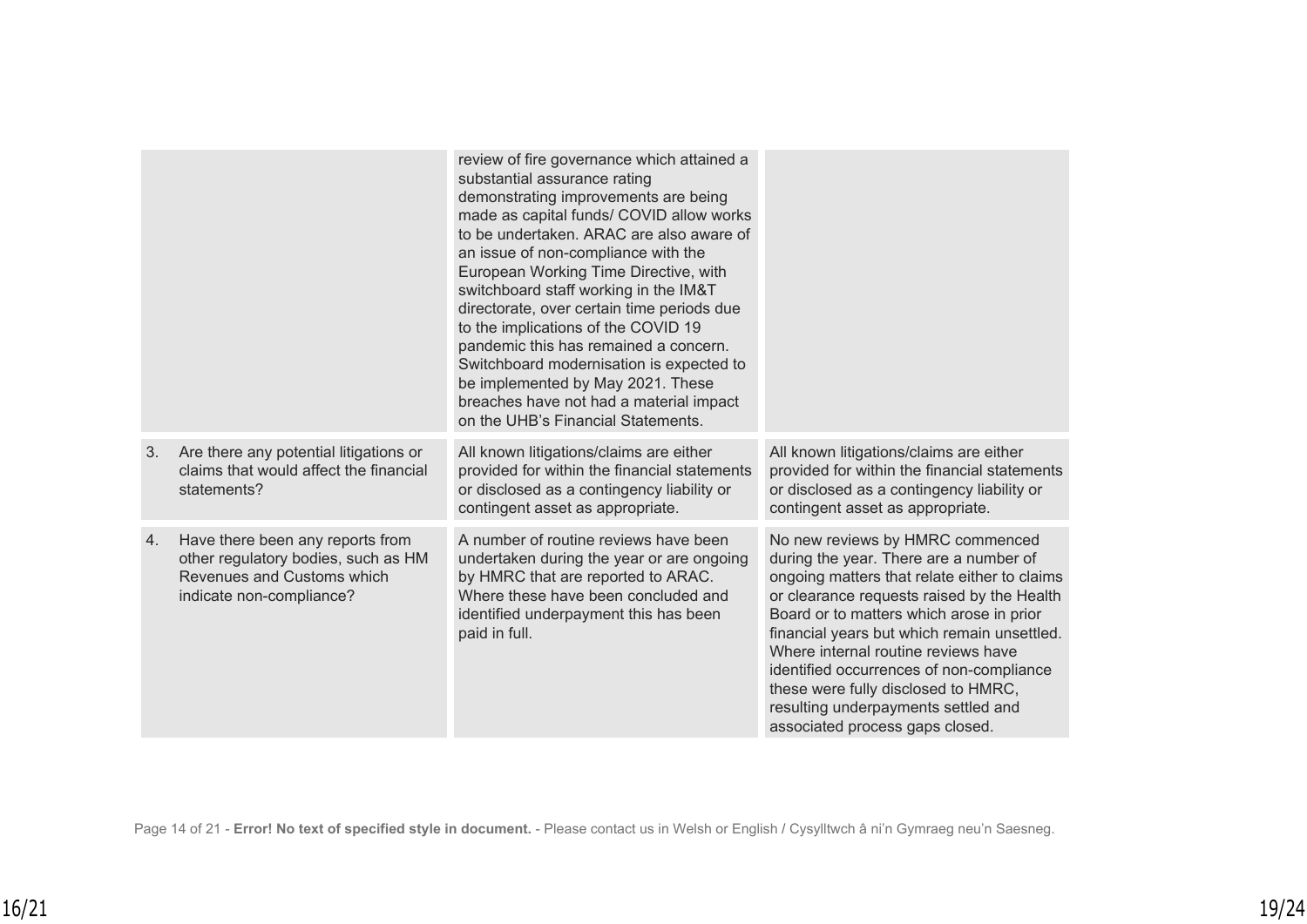| <b>Question</b> |                                                                                                                                                                                   | 2020-21 Response                                                                                                                                                                                                                                                                                                                                                                                                                                                                                                                                                                                                                                                                                                                                                       | <b>2021-22 Response</b>                                                                                                                                                                                                                                                                                                                                                                                                                                                                                                                                                                                                                                                                                                                                                |
|-----------------|-----------------------------------------------------------------------------------------------------------------------------------------------------------------------------------|------------------------------------------------------------------------------------------------------------------------------------------------------------------------------------------------------------------------------------------------------------------------------------------------------------------------------------------------------------------------------------------------------------------------------------------------------------------------------------------------------------------------------------------------------------------------------------------------------------------------------------------------------------------------------------------------------------------------------------------------------------------------|------------------------------------------------------------------------------------------------------------------------------------------------------------------------------------------------------------------------------------------------------------------------------------------------------------------------------------------------------------------------------------------------------------------------------------------------------------------------------------------------------------------------------------------------------------------------------------------------------------------------------------------------------------------------------------------------------------------------------------------------------------------------|
| 1.              | How does the Audit and Risk<br>Committee, in its role as those<br>charged with governance, obtain<br>assurance that all relevant laws and<br>regulations have been complied with? | The UHB has taken reasonable<br>endeavours to comply with identified<br>relevant legislation. The ARAC, through<br>the UHB's reporting process is provided<br>with assurance from the monitoring<br>committees and sub committees. Any<br>known/ identified departure from<br>compliance would be highlighted by this<br>means and the associated risks of non-<br>compliance assessed and managed<br>appropriately by the lead.<br>ARAC is provided with assurance from<br>audits/ inspections/ reviews findings.<br>Services are responsible for ensuring that<br>potential areas of non-compliance are risk<br>assessed to provide assurance that the<br>issue of non-compliance is addressed and<br>the impacts are mitigated as far as<br>reasonably practicable. | The UHB has taken reasonable<br>endeavours to comply with identified<br>relevant legislation. The ARAC, through<br>the UHB's reporting process is provided<br>with assurance from the monitoring<br>committees and sub committees. Any<br>known/ identified departure from<br>compliance would be highlighted by this<br>means and the associated risks of non-<br>compliance assessed and managed<br>appropriately by the lead.<br>ARAC is provided with assurance from<br>audits/ inspections/ reviews findings.<br>Services are responsible for ensuring that<br>potential areas of non-compliance are risk<br>assessed to provide assurance that the<br>issue of non-compliance is addressed and<br>the impacts are mitigated as far as<br>reasonably practicable. |
| 2.              | Are you aware of any instances of<br>non-compliance with relevant laws<br>and regulations?                                                                                        | In additional to those outlined above,<br>which have been risk assessed and have<br>plans to address the issues. These relate<br>to the following:<br>Safeguarding Vulnerable Groups Act<br>2006 in respect of historical DBS<br>checks                                                                                                                                                                                                                                                                                                                                                                                                                                                                                                                                | As stated above, compliance with Fire<br>Enforcement Notices issued which are<br>being addressed by the UHB.<br>In addition to this, the following have been<br>risk assessed and have plans to address<br>the issues. These relate to the following:<br>Medicines Act 1968 in respect of                                                                                                                                                                                                                                                                                                                                                                                                                                                                              |
|                 |                                                                                                                                                                                   | Medicines Act 1968 in respect of<br>wholesale license                                                                                                                                                                                                                                                                                                                                                                                                                                                                                                                                                                                                                                                                                                                  | wholesale license                                                                                                                                                                                                                                                                                                                                                                                                                                                                                                                                                                                                                                                                                                                                                      |

**Enquiries of those charged with governance – in relation to laws and regulations**

Page 15 of 21 - **Error! No text of specified style in document.** - Please contact us in Welsh or English / Cysylltwch â ni'n Gymraeg neu'n Saesneg.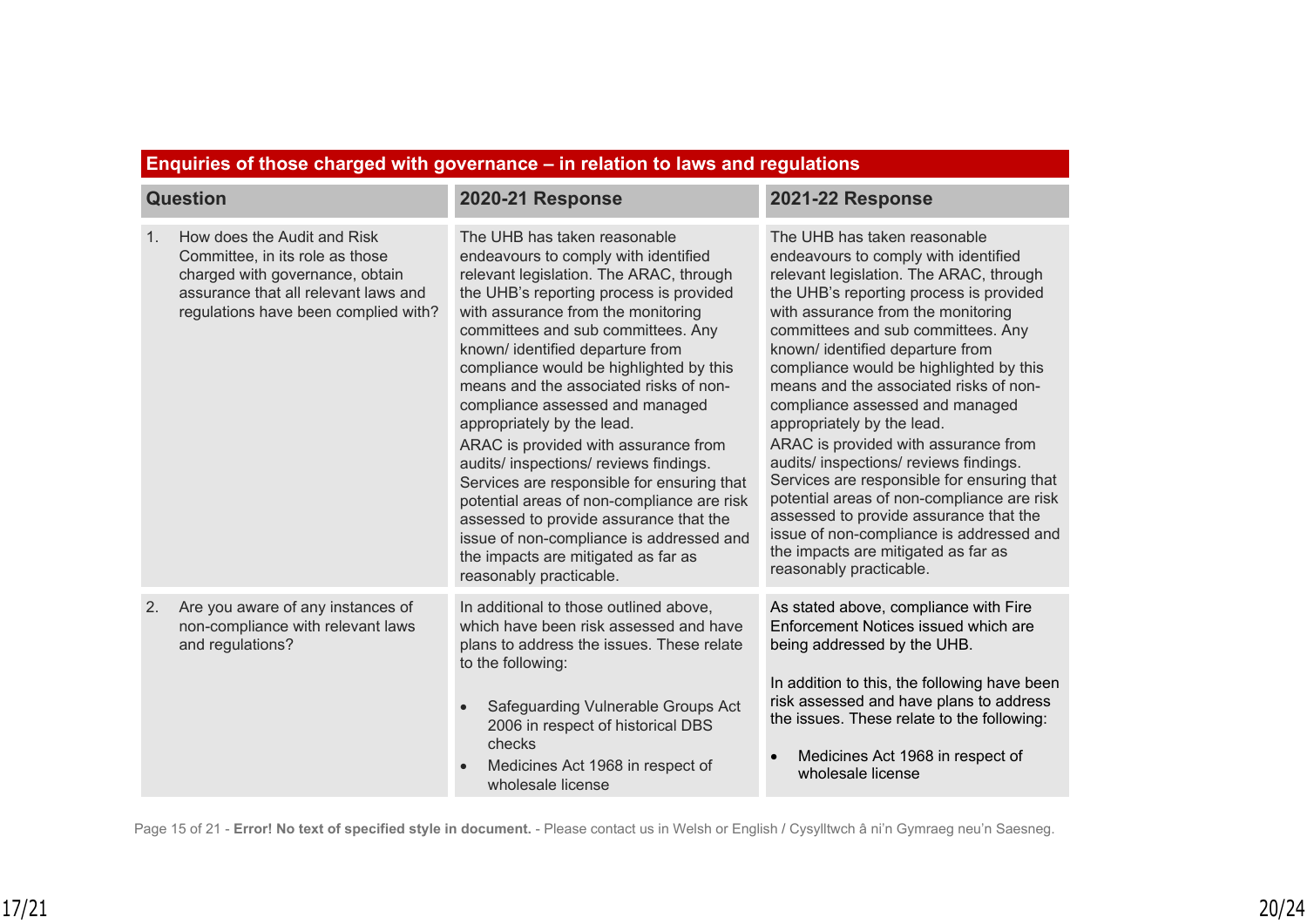| Enquiries of those charged with governance – in relation to laws and regulations |                                                                                                                                                                                                                                            |                                                                                              |  |
|----------------------------------------------------------------------------------|--------------------------------------------------------------------------------------------------------------------------------------------------------------------------------------------------------------------------------------------|----------------------------------------------------------------------------------------------|--|
| <b>Question</b>                                                                  | <b>2021-22 Response</b><br><b>2020-21 Response</b>                                                                                                                                                                                         |                                                                                              |  |
|                                                                                  | Violence against Women and Sexual<br>$\bullet$<br>Violence (Wales) Act 2015 in respect<br>to levels of attendance at mandatory<br>training<br><b>Counter Terrorism &amp; Security Act</b><br>$\bullet$<br>2015 in respect of site security | <b>Counter Terrorism &amp; Security Act</b><br>$\bullet$<br>2015 in respect of site security |  |

Page 16 of 21 - **Error! No text of specified style in document.** - Please contact us in Welsh or English / Cysylltwch â ni'n Gymraeg neu'n Saesneg.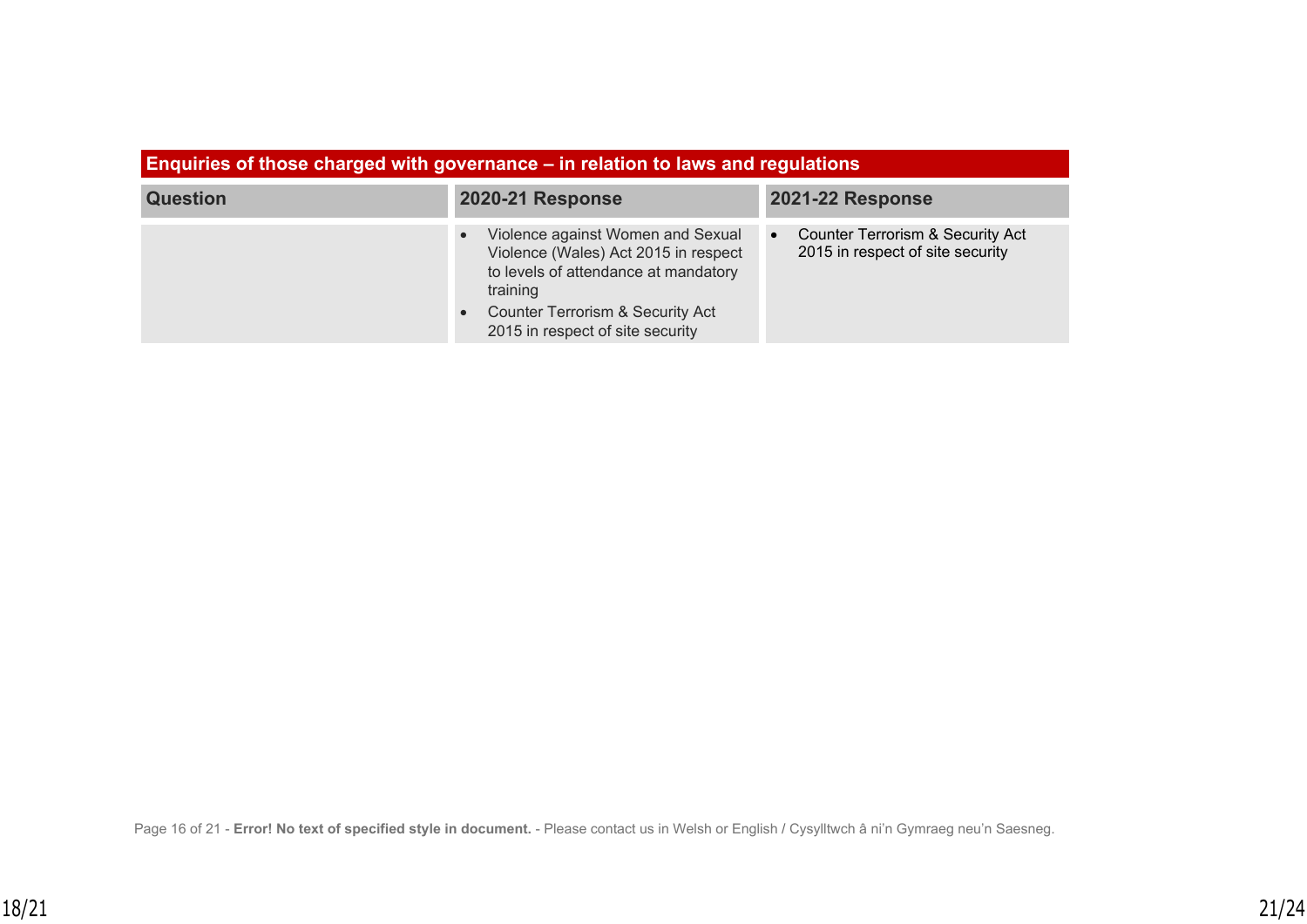#### **Appendix 3**

#### **Matters in relation to related parties**

International Standard for Auditing (UK and Ireland) 550 covers auditors responsibilities relating to related party relationships and transactions.

The nature of related party relationships and transactions may, in some circumstances, give rise to higher risks of material misstatement of the financial statements than transactions with unrelated parties.

Because related parties are not independent of each other, many financial reporting frameworks establish specific accounting and disclosure requirements for related party relationships, transactions and balances to enable users of the financial statements to understand their nature and actual or potential effects on the financial statements. An understanding of the entity's related party relationships and transactions is relevant to the auditor's evaluation of whether one or more fraud risk factors are present as required by ISA (UK and Ireland) 240, because fraud may be more easily committed through related parties.

#### **What are we required to do?**

As part of our risk assessment procedures, we are required to perform audit procedures to identify, assess and respond to the risks of material misstatement arising from the entity's failure to appropriately account for or disclose related party relationships, transactions or balances in accordance with the requirements of the framework.

Page 17 of 21 - **Error! No text of specified style in document.** - Please contact us in Welsh or English / Cysylltwch â ni'n Gymraeg neu'n Saesneg.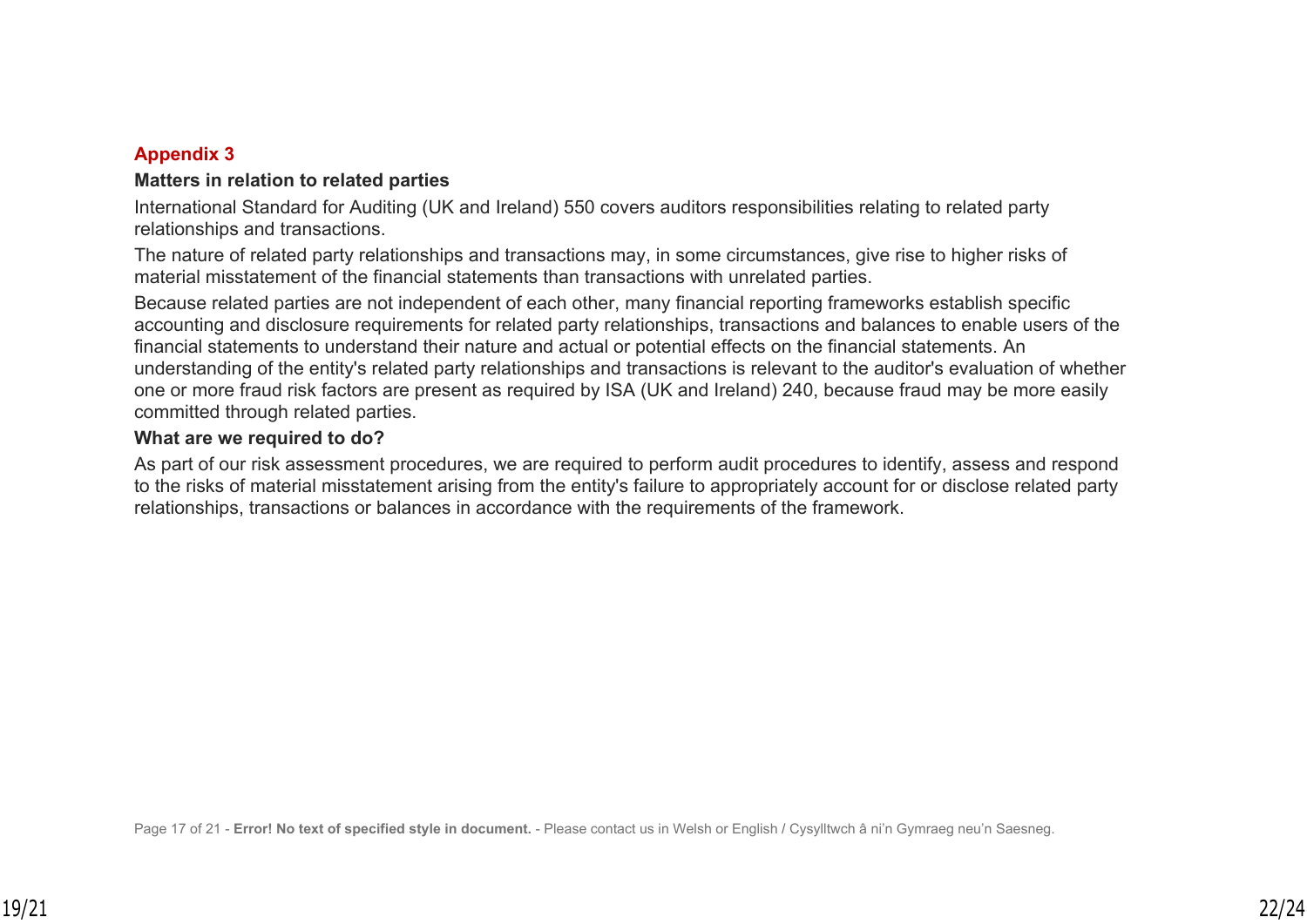|                                           | Enquiries of management – in relation to related parties                                                                                                                                                                                                                                                                                                           |                                                                                                                                                                                                                                                                                                                                                                                                                                                                                                                                                                                                                                                                                                        |                                                                                                                                                                                                                                                                                                                                                                                                                                                                                                                                                                                                                                                                                                                                                                           |  |  |
|-------------------------------------------|--------------------------------------------------------------------------------------------------------------------------------------------------------------------------------------------------------------------------------------------------------------------------------------------------------------------------------------------------------------------|--------------------------------------------------------------------------------------------------------------------------------------------------------------------------------------------------------------------------------------------------------------------------------------------------------------------------------------------------------------------------------------------------------------------------------------------------------------------------------------------------------------------------------------------------------------------------------------------------------------------------------------------------------------------------------------------------------|---------------------------------------------------------------------------------------------------------------------------------------------------------------------------------------------------------------------------------------------------------------------------------------------------------------------------------------------------------------------------------------------------------------------------------------------------------------------------------------------------------------------------------------------------------------------------------------------------------------------------------------------------------------------------------------------------------------------------------------------------------------------------|--|--|
| <b>Question</b>                           |                                                                                                                                                                                                                                                                                                                                                                    | <b>2020-21 Response</b>                                                                                                                                                                                                                                                                                                                                                                                                                                                                                                                                                                                                                                                                                | <b>2021-22 Response</b>                                                                                                                                                                                                                                                                                                                                                                                                                                                                                                                                                                                                                                                                                                                                                   |  |  |
| 1.<br>$\bullet$<br>$\bullet$<br>$\bullet$ | Confirm that you have disclosed to<br>the auditor:<br>the identity of any related parties,<br>including changes from the prior<br>period;<br>the nature of the relationships with<br>these related parties;<br>details of any transactions with these<br>related parties entered into during the<br>period, including the type and<br>purpose of the transactions. | Yes, fully disclosed within the Annual<br>Accounts.                                                                                                                                                                                                                                                                                                                                                                                                                                                                                                                                                                                                                                                    | Yes, fully disclosed within the Annual<br>Accounts.                                                                                                                                                                                                                                                                                                                                                                                                                                                                                                                                                                                                                                                                                                                       |  |  |
| 2.                                        | What controls are in place to identify,<br>authorise, approve, account for and<br>disclose related party transactions and<br>relationships?                                                                                                                                                                                                                        | A fully comprehensive Declaration of<br>Interest form is completed and returned by<br>each Board member annually. This<br>declaration is also returned if there are any<br>changes in interests throughout the year.<br>In addition, any Board member may<br>declare any change in their interests at the<br>Board meetings. A central Register of<br>Interests is maintained, copies of this<br>central register together with the signed<br>declarations are made available to<br>Finance in order that all related party<br>financial transactions are identified and<br>incorporated in the Annual Accounts.<br>These financial transactions are then<br>subject to Audit Wales and ARAC scrutiny. | There is a Standard of Behaviour Policy in<br>place. A fully comprehensive Declaration<br>of Interest form is completed and returned<br>by each Board member annually. This<br>declaration is also returned if there are any<br>changes in interests throughout the year.<br>In addition, any Board member may<br>declare any change in their interests at the<br>Board and Committee meetings. A central<br>Register of Interests is maintained, copies<br>of this central register together with the<br>signed declarations are made available to<br>Finance in order that all related party<br>financial transactions are identified and<br>incorporated in the Annual Accounts.<br>These financial transactions are then<br>subject to Audit Wales and ARAC scrutiny. |  |  |

#### **Enquiries of management – in relation to related parties**

Page 18 of 21 - **Error! No text of specified style in document.** - Please contact us in Welsh or English / Cysylltwch â ni'n Gymraeg neu'n Saesneg.